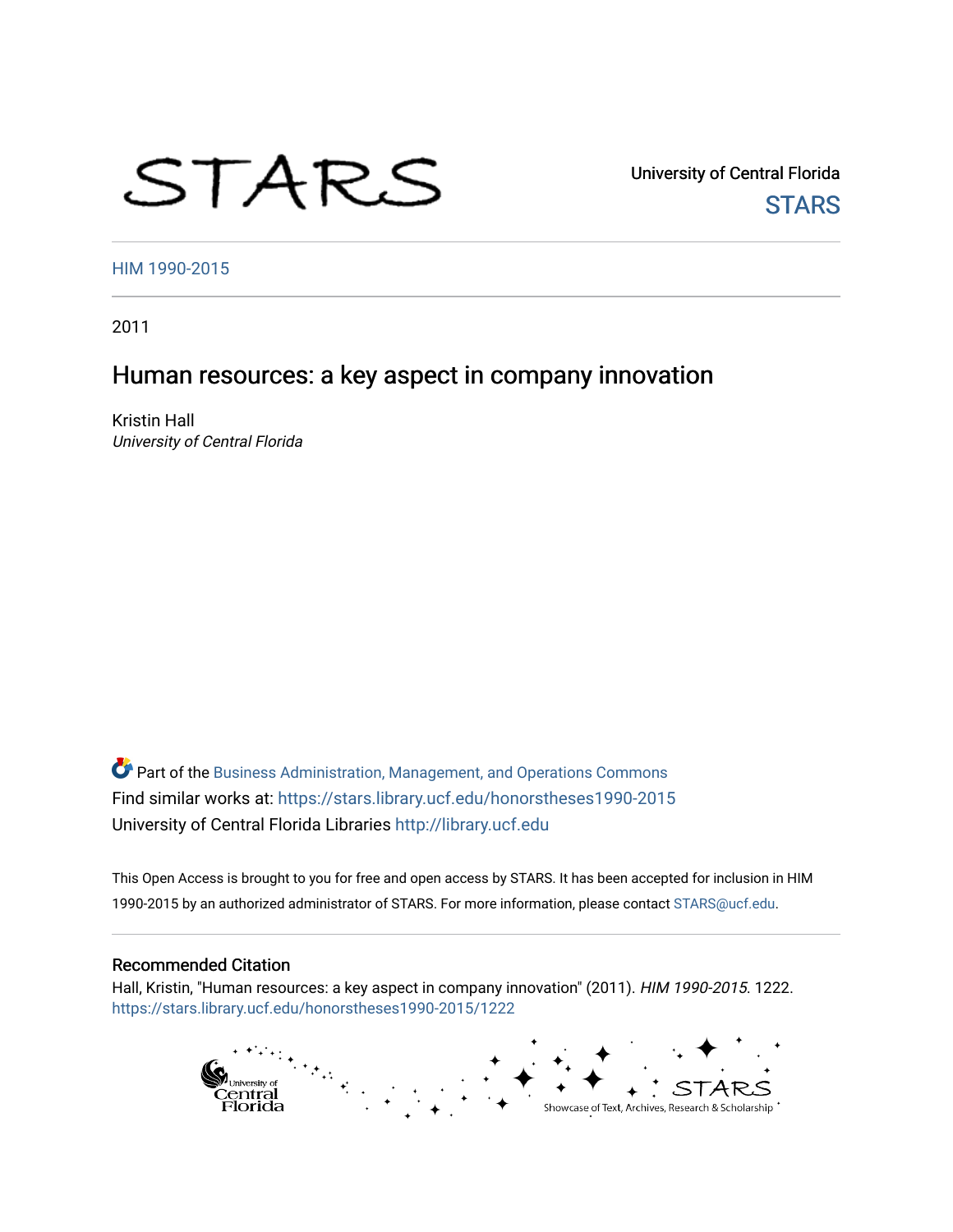# HUMAN RESOURCES: A KEY ASPECT IN COMPANY INNOVATION

by

# KRISTIN HALL

A thesis submitted in partial fulfillment of the requirements For the Honors in the Major Program in Management in the College of Business Administration and in The Burnett Honors College at the University of Central Florida Orlando, Florida

Fall Term 2011

Thesis Chair: Erwin Danneels, Ph.D.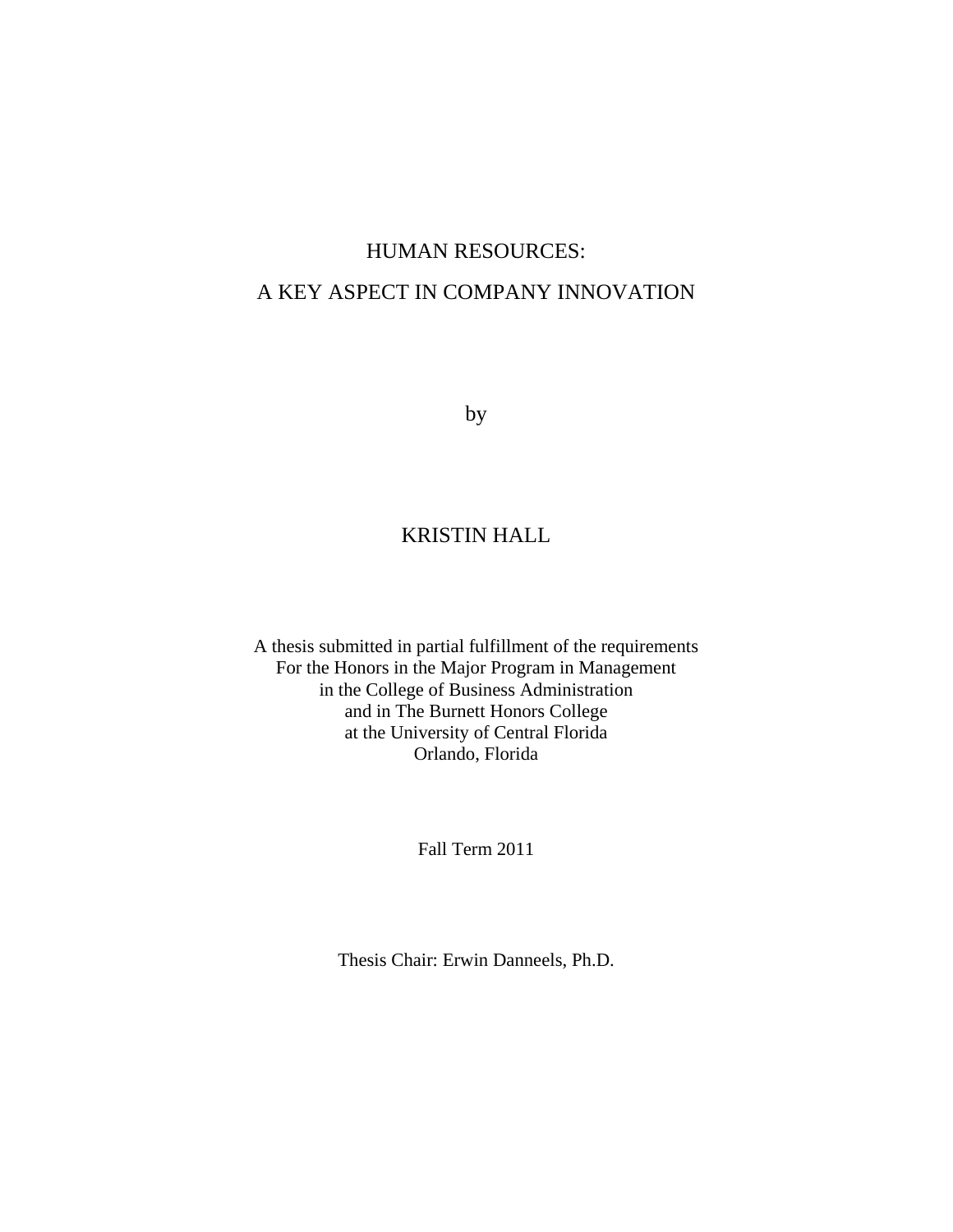© 2011 KRISTIN M. HALL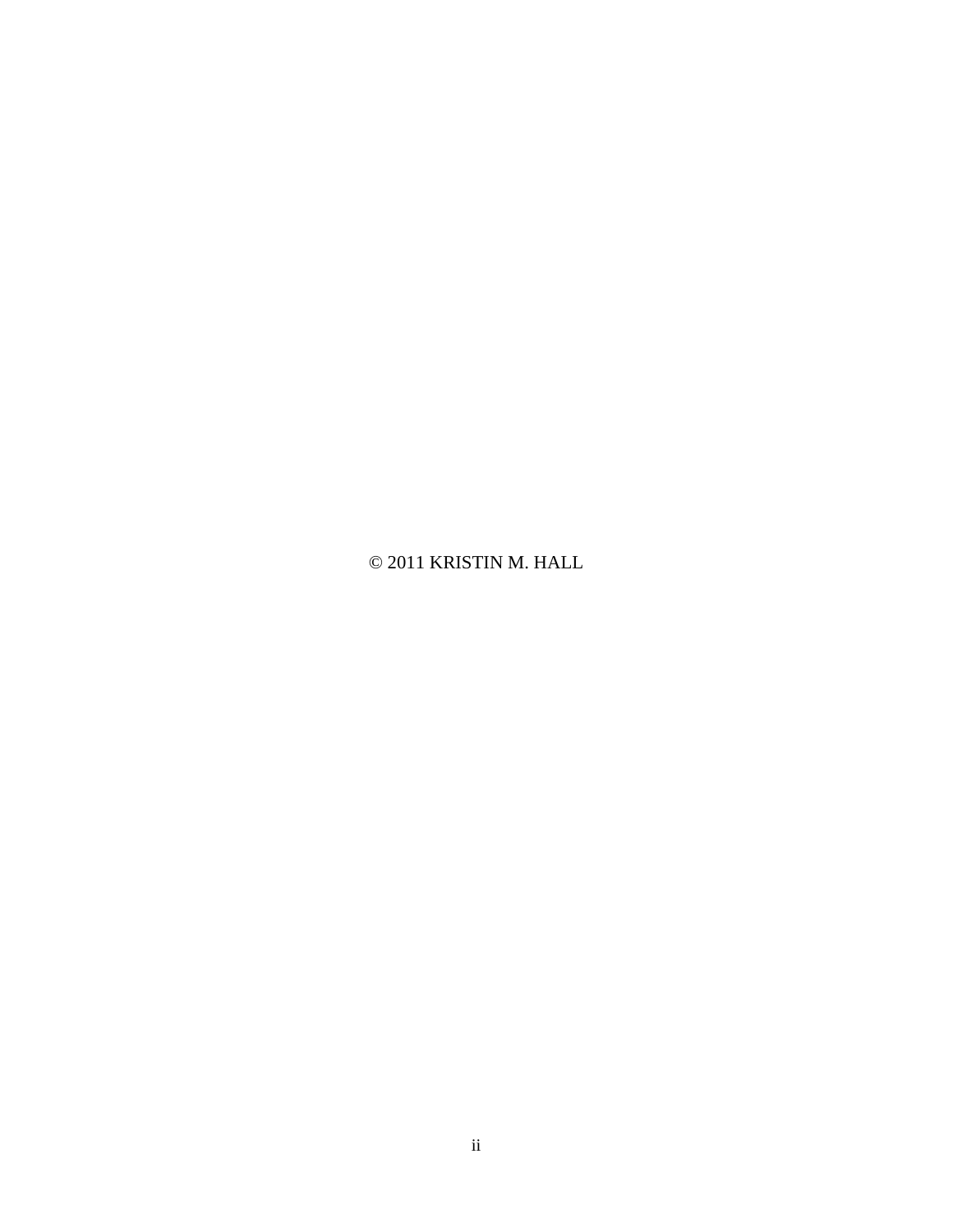## **ABSTRACT**

Innovation is a key factor for companies. It is also essential on an individual scale for employees. To ensure they are utilizing employees to the utmost efficiency, companies must implement practices to ensure the attraction and retention of top employees. Human resource practices can help to define and explain essential techniques to help employees gain satisfaction from their work, creating intrinsic motivation, and allowing them to ultimately perform more efficiently and perhaps even creatively for the company, helping to generate significant profits.

The intent of this thesis is to analyze human resource practices on an empirical study of eight companies (provided from a previous study by Erwin Danneels, Ph.D.) and to determine whether or not human resource practices can help predict a firm's ability to enter new markets and implement new technologies, ultimately leading to innovation. Companies are grouped depending on their residual values generated from Danneels" study and analysis. His research observes the ability to predict new market entrance and technology implementation through five company characteristics: constructive conflict, willingness to cannibalize, slack, learning from failure, and various types of environmental scanning. This thesis seeks to find positive relationships between human resource practices and the companies where the model proves to be a good fit.

I define human resource practices by the following six categories, breaking them up into incentives and skill development: extra benefits, fitness incentives, social responsibility, and continuous learning, global opportunities, and rewards/opportunities for advancement. This analysis hopes to contribute to further research by generating an association between human resource practices and company innovation.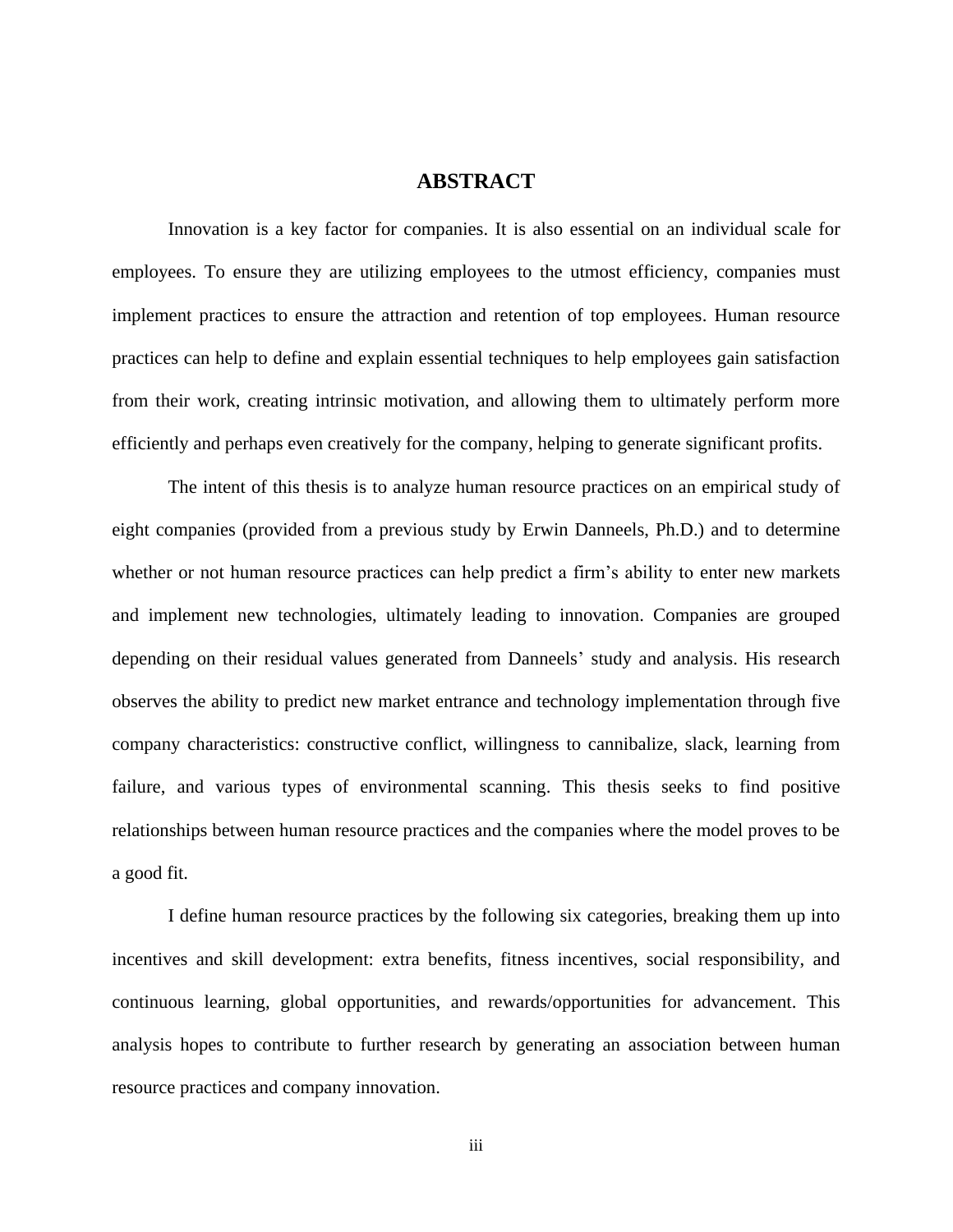# **DEDICATION**

To my family, friends, and encouragers, Who continued to shine a light at the end of my tunnel. And especially to my parents: Thank you for all of your unwavering love and support, Not only with this project,

But in every aspect of my life.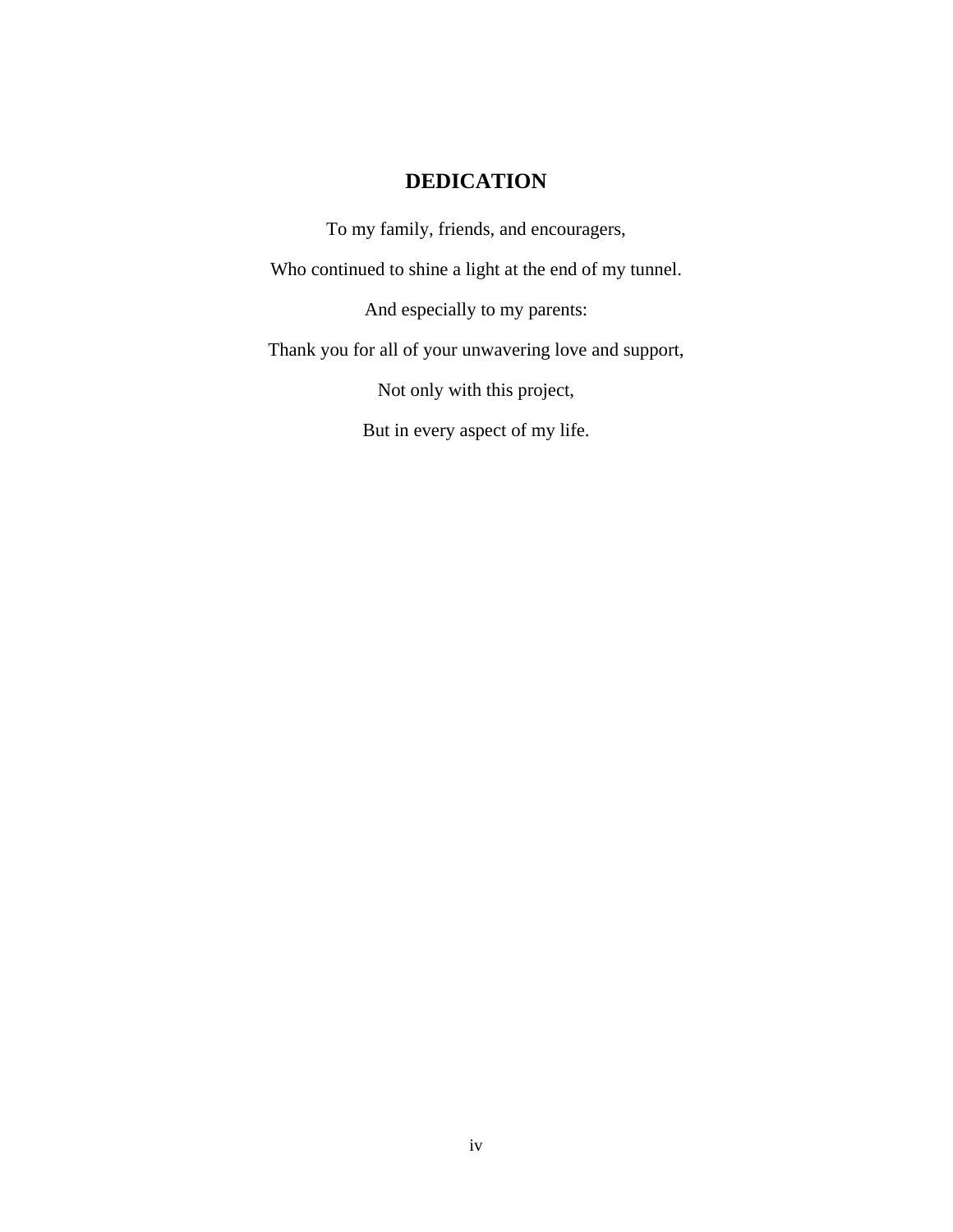# **ACKNOWLEDGEMENTS**

A special thanks to my Thesis Chair Advisor, Mr. Erwin Danneels, Ph.D.,

For guiding my path throughout this project.

And to my thesis committee,

For constructive feedback and support.

And to Mrs. Lauryn Migenes,

For being a wonderful mentor throughout my college years.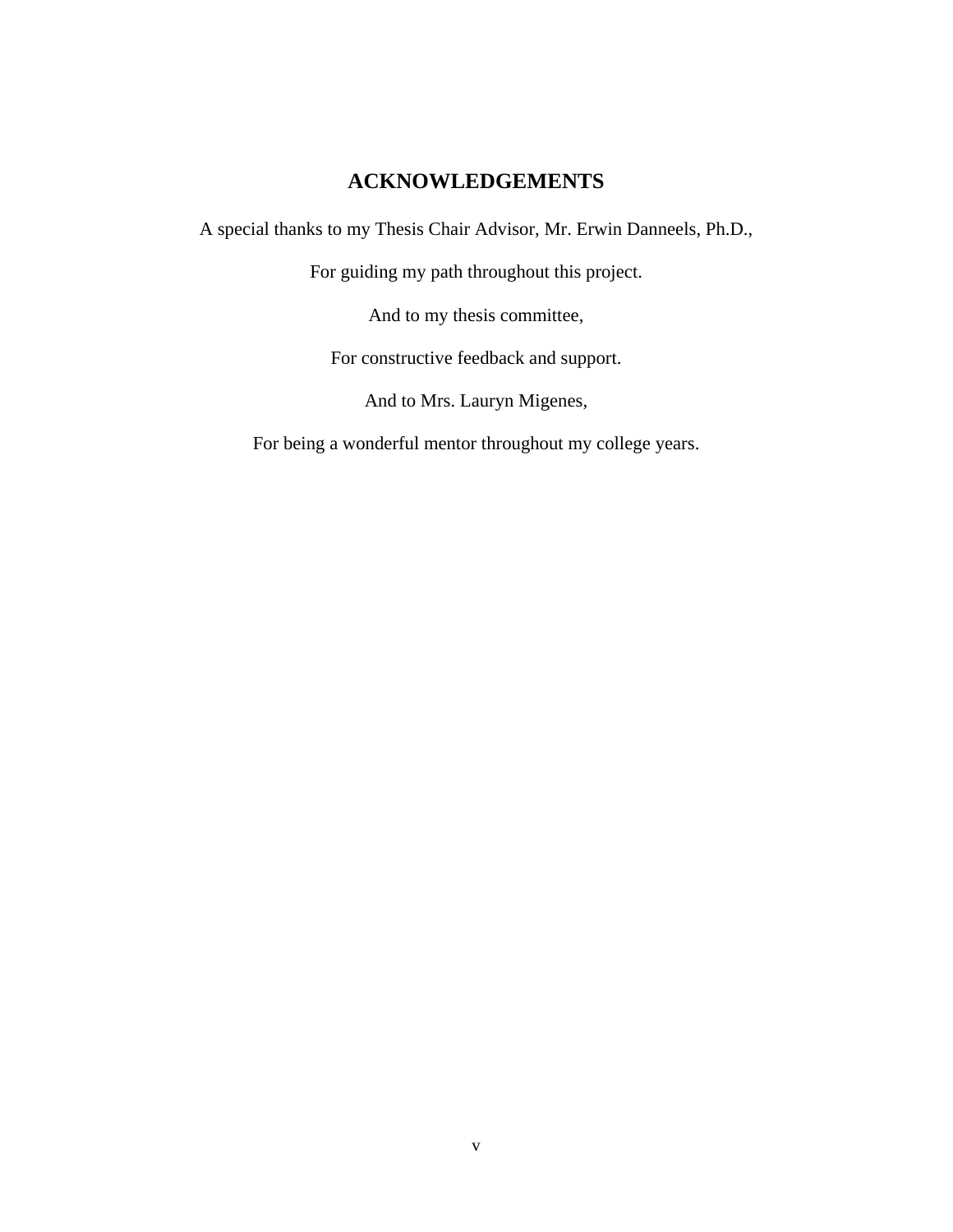# **TABLE OF CONTENTS**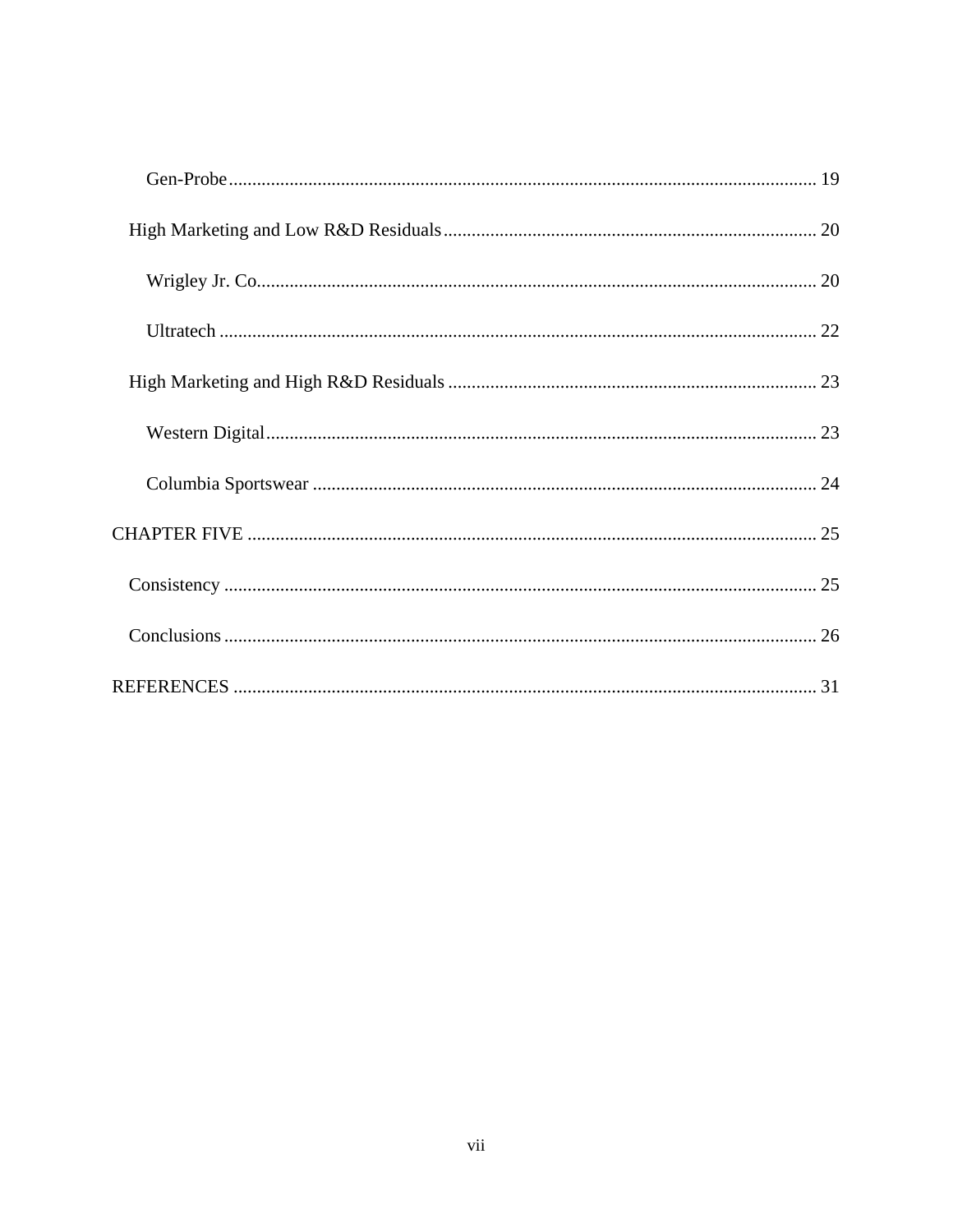# **LIST OF FIGURES**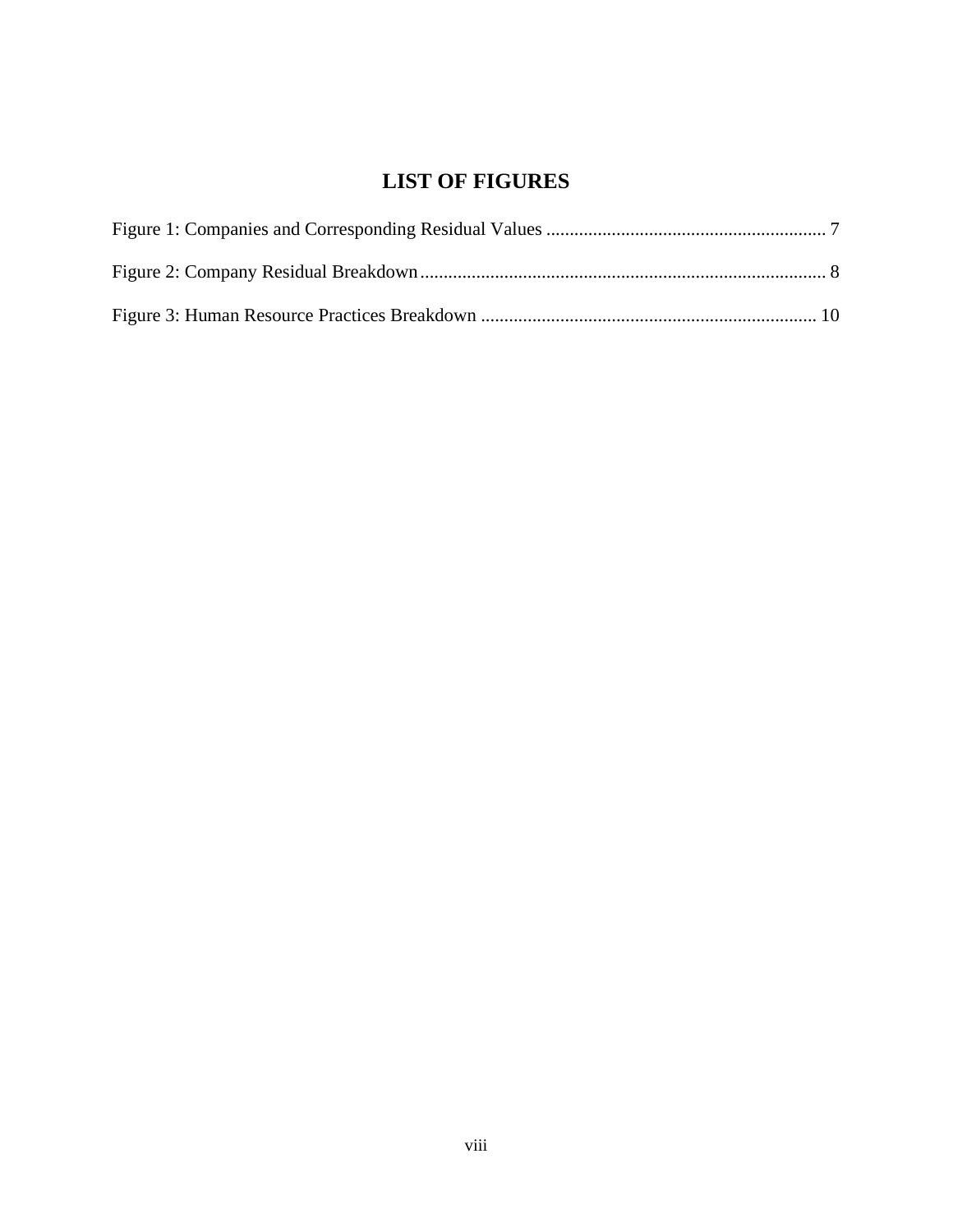# **CHAPTER ONE**

## <span id="page-9-1"></span><span id="page-9-0"></span>**Introduction**

Innovation is key for long term growth and survival of a company (Autant-Bernard et al., 2007). Innovation can be defined as making resources more efficient by making employees more efficient and therefore generating enhanced products, services, and ideas (Kaderabkova, 2005). Employees are directly responsible for the generation of new ideas within the company. These new ideas can potentially lead to innovation through a combination of employee behaviors, actions, and activities (Jorgensen et al., 2011). To develop employee behaviors, actions, and activities, recruiting and employee development are essential in retaining and encouraging innovative employees. Therefore, companies must pay close attention to employees through human resource practices in order to achieve long term success through employee retention (Hitt et al., 2006). In order for a company to be innovative, the development and implementation of extensive human resource practices is vital.

The purpose of this study is to examine the impact of human resource practices on a company"s innovation in regards to recruitment and retaining employees. This study uses exploratory research to find specific practices that appear to improve company innovation through detailed studies of eight companies.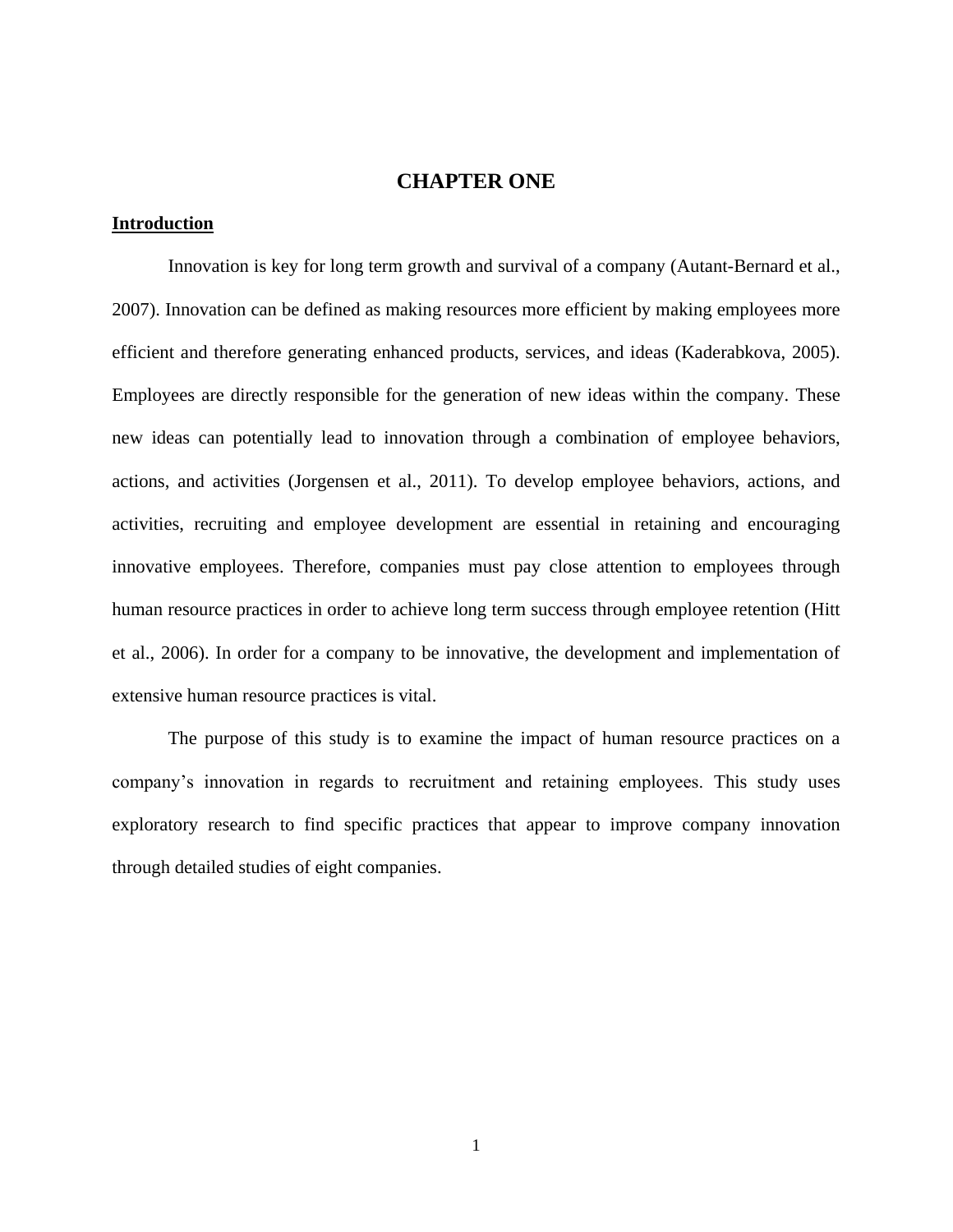### **CHAPTER TWO**

#### <span id="page-10-1"></span><span id="page-10-0"></span>**Literature Review**

For long term sustainable growth, a combination of human resource practices, high production intensity, and new market entrance can improve company innovation (Kaderabkova, 2005). Companies might reach their full innovation potential if they widen their opportunities in new markets (Harper & Porter, 2011). Specifically looking at human resource practices, recruitment and retention of employees through incentives and employee development can improve company innovation. The development of employee skill sets also helps a company improve innovation indirectly. Human resource practices help to provide employees with a sense of commitment to the organization, among other benefits as will be discussed later. Although human resource practices may not have a direct relationship with company innovation, research shows that they do have a positive impact on the organization when employees feel committed [\(Camelo-Ordaz](http://search.proquest.com.ezproxy.lib.ucf.edu/docview.lateralsearchlink:lateralsearch/sng/author/Camelo-Ordaz,+Carmen/$N?t:ac=865749197/130F1EE3FB92CAA51EC/2&t:cp=maintain/resultcitationblocks) et al., 2011).

Although significantly developed incentives to attract and retain employees can be costly for a firm, they can prove to be extremely beneficial in the long run. Companies spend more money hiring and training a new employee than they would retaining the current one (Zeithaml et al., 2006). Employee turnover can also decrease customer retention and team morale (Zeithaml et al., 2006; Sujansky, 2007). Some committed customers who have developed a social bond with the employee have a tendency to follow them to their new organization resulting in a lost customer and employee, and revenue.

When implemented correctly, reward systems, among other practices, can potentially improve innovative "performance, productivity, and profitability" in a company (Foss et al.,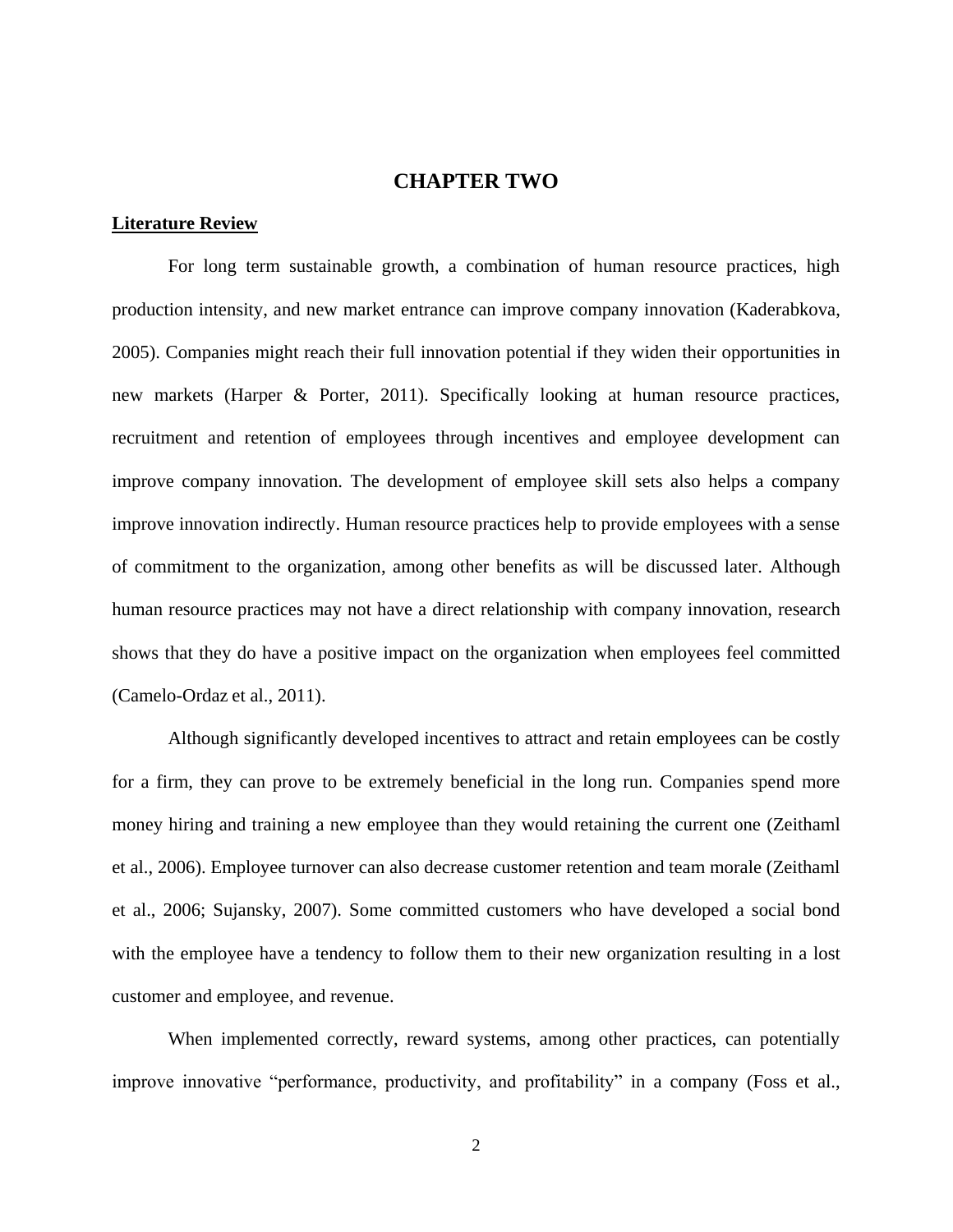2011). There are many different incentives companies choose to offer. Rewarding employees through social events, monetary rewards, and health benefits, among others, result in potential employee stimulations and motivation without incurring high costs (Coates et al., 1991).

Incentives promoting healthy lifestyles and corporate social responsibility can also be beneficial in attracting and developing employees. Fitness incentives can help increase employee morale and stimulate a positive work environment. Programs to educate employees on healthy lifestyles can create awareness and ultimately decrease healthcare expenses for the company (Butler, 2010). In addition, employees are currently looking for employers who give back to the community more so than in previous years (Sujansky, 2007). Corporate social responsibility helps to create corporate culture and can contribute to an employees' sense of commitment to the organization. Additionally, employees who effectively take part in social responsibility have higher ethical standards which ultimately impact an organizations' reputation (Sujansky, 2007). Incentives can help increase employees' commitment to an organization and enable them to be more creative, motivated, and productive (Sujansky, 2007).

Improving employee skill sets, also referred to as continuous learning, is also essential for firm innovation. In many cases, employees with little prior work experience have limited skills applicable to the company [\(Kaleba &](http://search.proquest.com.ezproxy.lib.ucf.edu/docview.lateralsearchlink:lateralsearch/sng/author/Kaleba,+Kermit/$N?t:ac=227028457/130F281E5143084C7F8/1&t:cp=maintain/resultcitationblocks) Griffin, 2007). Internal training can enable employees to gain knowledge, specific to the company. This lowers company turnover and improves employee capability and quality (Cho, 2005; Uyssal, 2009). Providing challenging work, opportunities for advancement, continuous learning, enabling a creative work environment, and rewarding employees are several methods of motivating and retaining workers [\(Carleton,](http://search.proquest.com.ezproxy.lib.ucf.edu/docview.lateralsearchlink:lateralsearch/sng/author/Carleton,+Karen/$N?t:ac=870514210/130F281E5143084C7F8/5&t:cp=maintain/resultcitationblocks) 2011). Proper training can help employees face the ambiguity that aligns itself with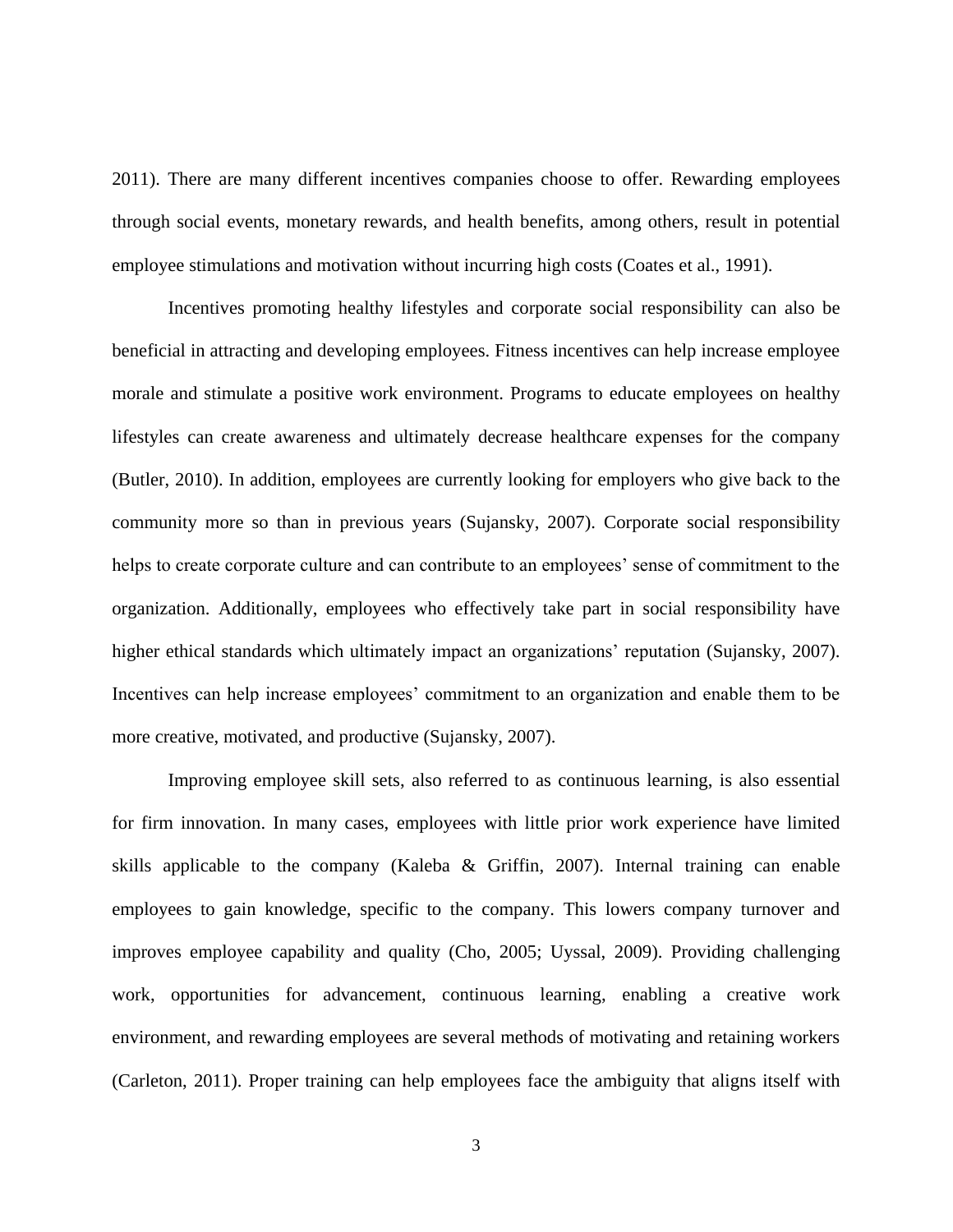global companies (Carleton, 2011). Learning, training, and education in the workplace are essential in every company due to globalization and technology enhancements (Carleton, 2011). The global economy has also increased competition within companies, making employee success (through continuous learning) imperative to firm innovation (Coates et al., 1991). Individual knowledge and skills have become increasingly important in reaching company goals and obtaining innovation. Therefore, it is necessary to understand and ensure equally-benefiting human resource practices due to employee diversity [\(Bondarouk, e](http://search.proquest.com.ezproxy.lib.ucf.edu/docview.lateralsearchlink:lateralsearch/sng/author/Bondarouk,+Tanya/$N?t:ac=214796751/130F1EE3FB92CAA51EC/11&t:cp=maintain/resultcitationblocks)t al., 2009). As companies become more global, the need for cultural understanding becomes more pertinent in dealing with both diverse employees and customers. Companies with diverse employees tend to create a more stimulating environment, better suitable for innovation (Sujansky, 2007). Multinational companies must decide whether to incorporate human resource practices adapting to the local country or those of the home country (Uyssal, 2009). Continuous learning can help employees to further develop employee skills.

These human resource practices including incentives and skill development can improve company human capital by providing employees with training in order to develop their skill set. They can also contribute to company success by rewarding employees with appropriate incentives, ultimately benefitting the organization (Uyssal, 2009).

#### <span id="page-12-0"></span>**Background**

I am working in conjunction with Erwin Danneels, Ph.D. He researches five characteristics of companies to explain two subtypes of innovation—the competences to enter new markets therefore generating new customers, and assimilate new technologies in order to adapt to the changing environment (Danneels, 2011). These are defined by Danneels as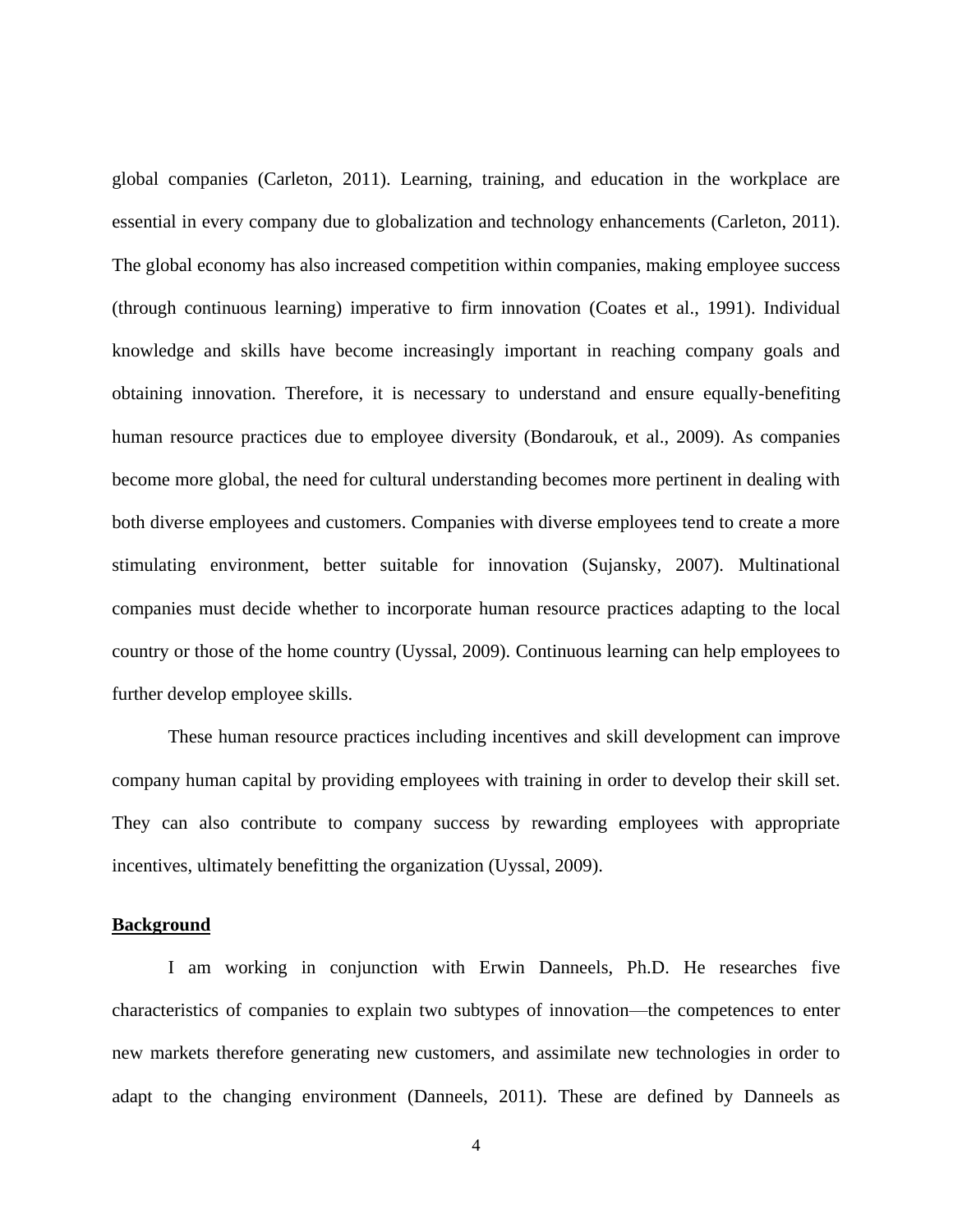categories of innovation, also called second-order competences—essential for business growth and survival (2011). Danneels deems the ability of a firm to create new competences vital in this changing business environment (2011).

His initial research, sponsored by the National Science Foundation, resulted in five "key organizational [company] characteristics that drive second-order competences: constructive conflict, willingness to cannibalize, slack, learning from failure, and various types of environmental scanning" (Danneels, 2011). A statistical study was performed by Danneels (2011), assessing the extent these characteristics allow him to explain a firm"s ability to generate new technologies and enter new markets, subsequently affecting the firm"s new products, services, and finances.

Danneels' first survey project consisted of "two wave panel data using newly developed measures of marketing and R&D second-order competences… [in which] 108 firms participated in both waves" (2011). He continues, "The research proposed here will contribute knowledge as to what kinds of organizations are better able to build the resources necessary to serve new kinds of customers and use new technologies, and hence adapt in a changing environment" (2011). This survey generated positive predictions through regression analysis regarding companies that implement marketing and R&D strategies. However, for companies where the statistical regression generated high residual values, there is unexplained variance within the analysis where Danneels' "current theory does not provide accurate prediction" (2011). In other words, these five company characteristics are not sufficient to explain the two second-order competences. As Danneels describes in his proposal, anomalies can be insightful in extending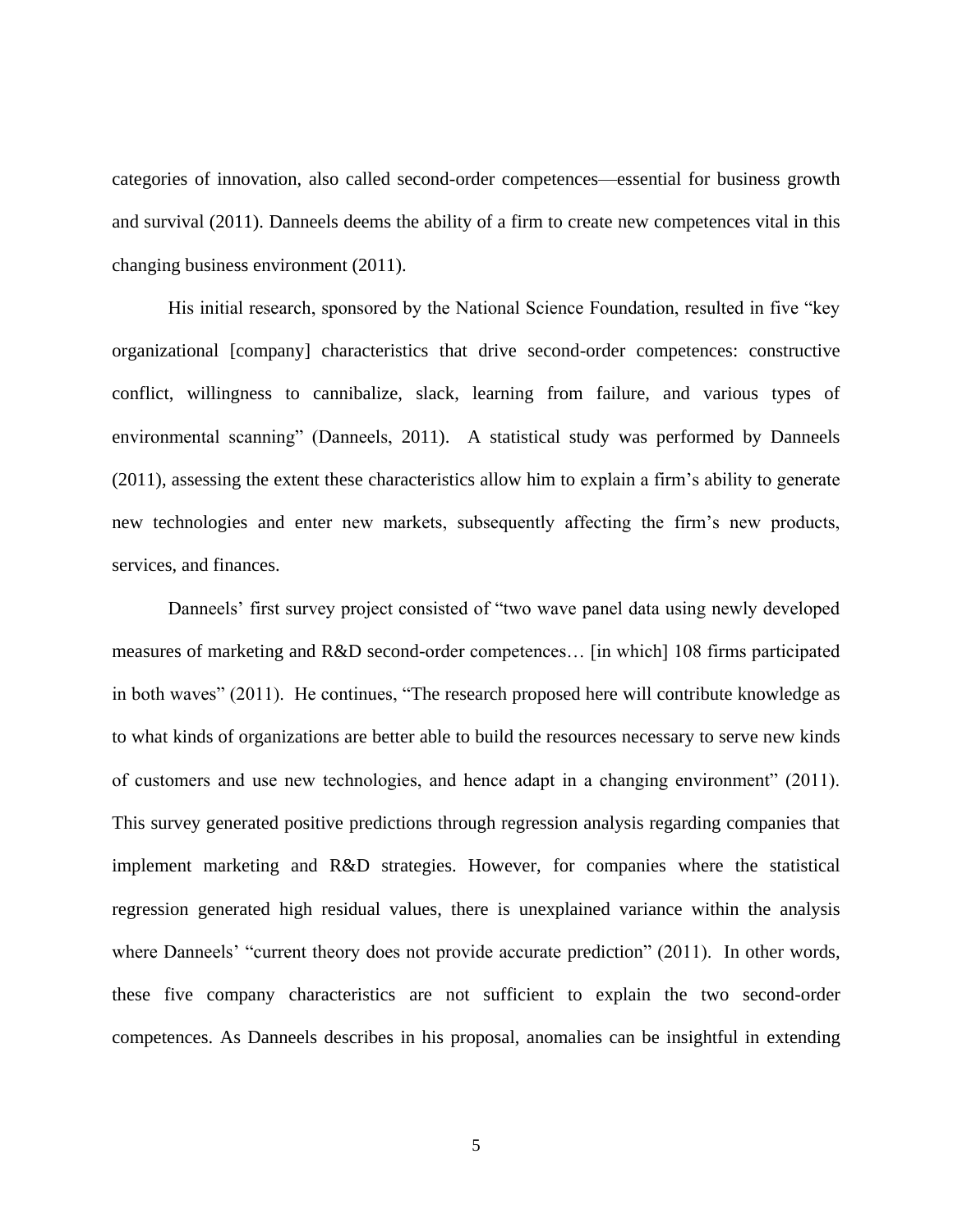theories and bringing research closer to answering the question: what competences relate to innovation? (2011; Popper, 1959; and Kuhn, 1962).

#### <span id="page-14-0"></span>**Significance**

My research proposes the theory that human resource practices can be an additional company characteristic contributing to the prediction of the two second-order competences (as defined by Danneels), ultimately predicting firm innovation. As a wide diversity of human resource practices are incorporated by companies, I am specifically analyzing incentives and skill development. However, I am only searching for human resources practices not typically used by most companies. For purposes of this research, I define these benefits as health insurance and monetary compensation provided by most companies. I hope this research will prove beneficial in extending Danneels" company characteristics to help predict innovation through new market entrance and new technology implementation.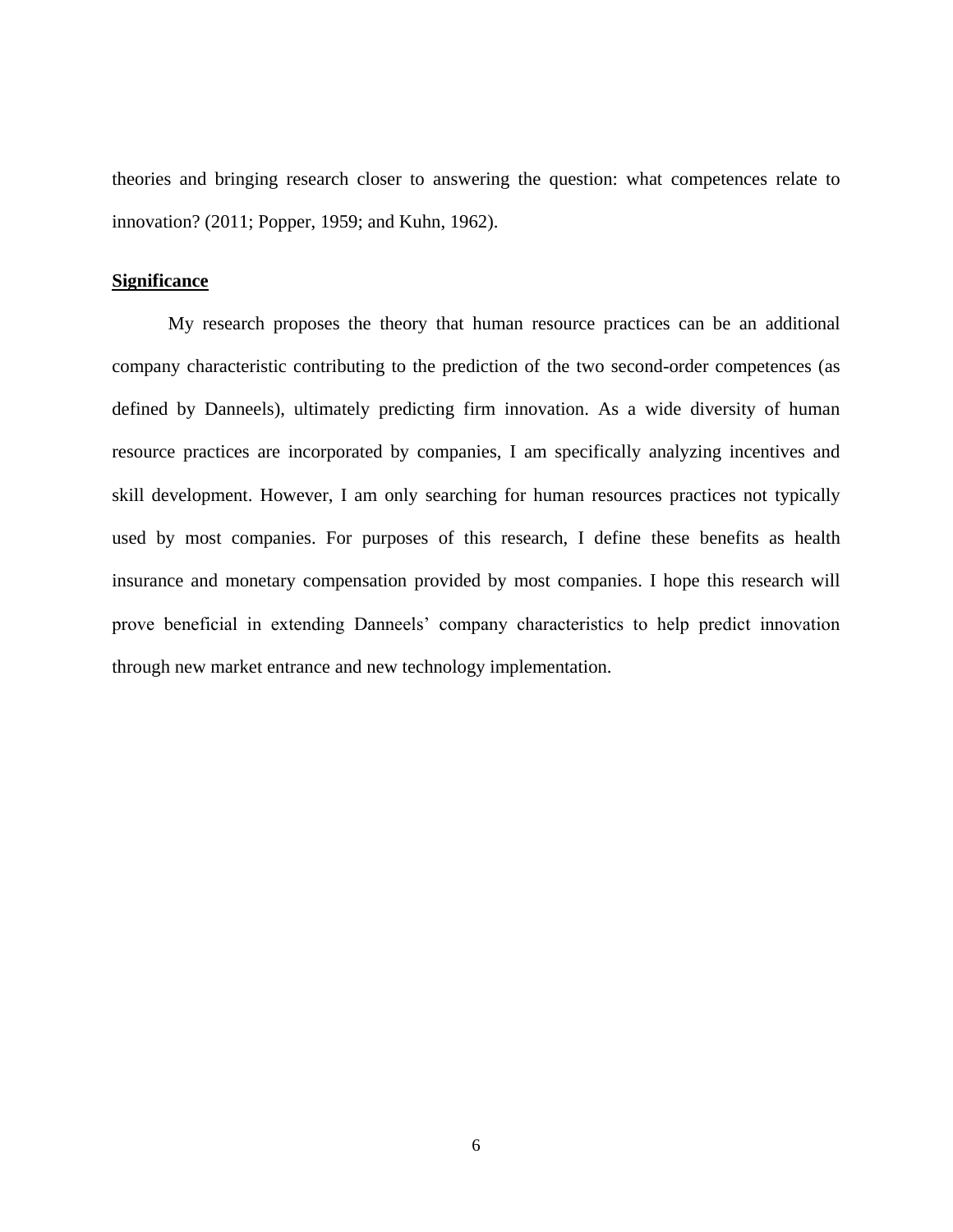# **CHAPTER THREE**

## <span id="page-15-1"></span><span id="page-15-0"></span>**Companies**

Professor Danneels" research generated two residual values for each company: one for new market second-order competence and another for R&D second-order competence for all 108 companies surveyed. Looking at Professor Danneels" research and the residuals, I began searching for two surveyed companies with either high or low residual absolute values (received from Danneels) in both categories for further examination. Initially, in order to study the human resource practices from each company, I researched the company websites as well as scholarly databases (Academic Search Premier, LexisNexis), looking for companies with the most human resource information available. The following companies are used for purposes of this research.

| <b>Company</b>                        | <b>Ticker</b> | <b>Marketing</b> | R&D             |
|---------------------------------------|---------------|------------------|-----------------|
|                                       |               | <b>Residual</b>  | <b>Residual</b> |
| Columbia Sportwear Co                 | <b>COLM</b>   | 0.84119          | 1.31168         |
| <b>CR</b> Bard Inc                    | <b>BCR</b>    | 0.20277          | 0.42514         |
| Gen-Probe Inc                         | <b>GPRO</b>   | $-0.45921$       | $-1.63936$      |
| <b>Green Mountain Coffee Roasters</b> | <b>GMCR</b>   | $-0.53728$       | 1.88114         |
| Hershey Co                            | <b>HSY</b>    | 0.25000          | 0.07873         |
| <b>Ultratech Inc</b>                  | <b>UTEK</b>   | $-1.07122$       | $-0.27042$      |
| <b>Western Digital</b>                | <b>WDC</b>    | 1.91086          | 1.84962         |
| Wrigley (WM) Jr Co                    | WWY           | 0.97975          | $-0.42197$      |

<span id="page-15-3"></span>*Figure 1: Companies and Corresponding Residual Values*

#### <span id="page-15-2"></span>**Method**

Absolute values are used to capture the extent of the high/low residual values. Any absolute value over 0.5 is considered high and values between 0.00-0.5 are considered low. Therefore, the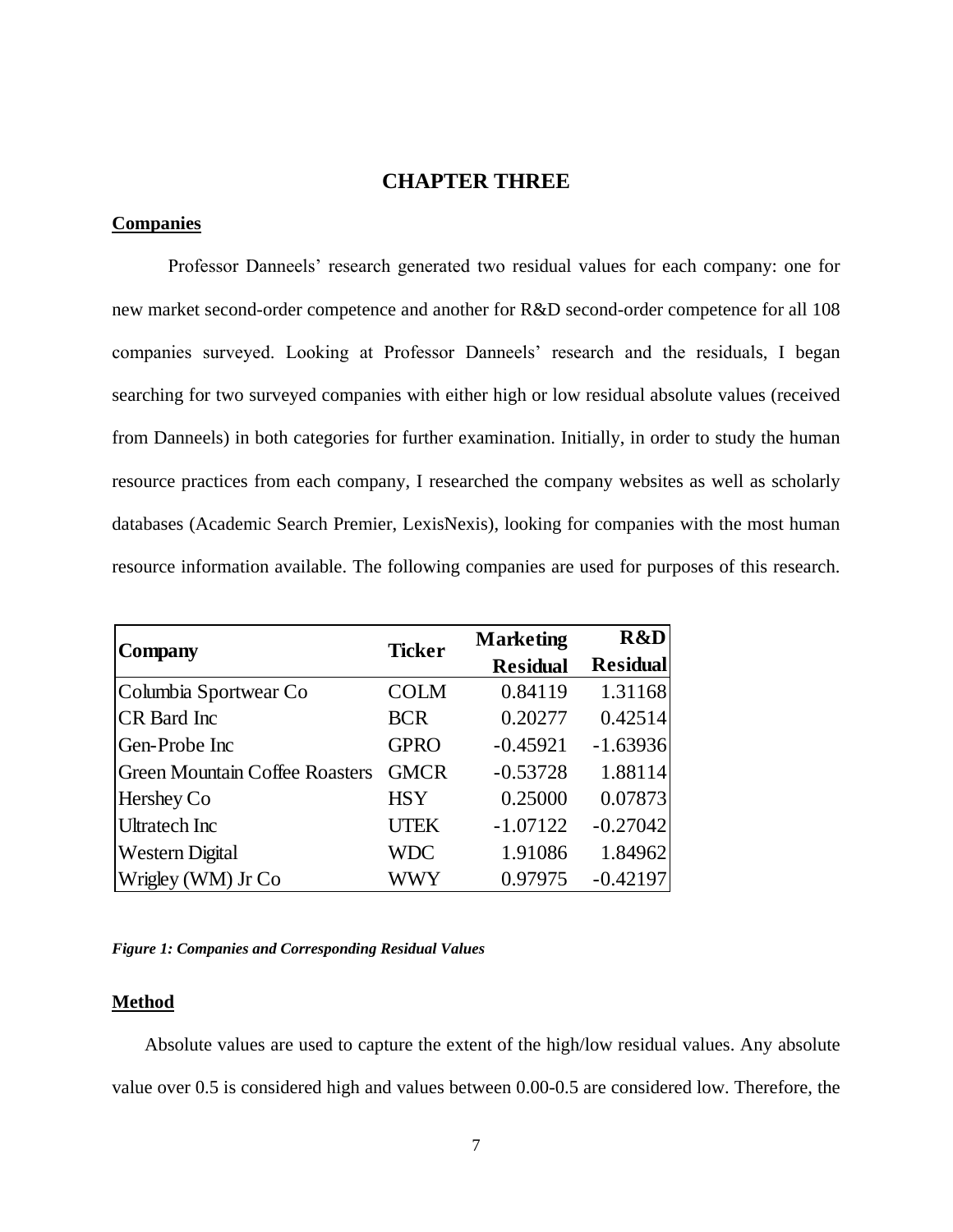companies (C.R. Bard and Hershey Co.) with both low marketing and R&D residual values are a good fit for Danneels" model to predict these two second-order competences using only the five company characteristics as defined above. However, Western Digital and Columbia Sportswear"s high residual values suggest that Danneels' five characteristics are insufficient to predict the two second-order competences. The following chart was generated to show company residual values relative to the others:



**Low**

**High**

#### **MARKETING RESIDUALS**

#### <span id="page-16-0"></span>*Figure 2: Company Residual Breakdown*

Using Danneels' model as a good fit to predict the ability to implement new technologies and enter new markets, C.R. Bard and Hershey provide a base to compare the other companies to and, studying human resource practices, see what company practices might be missing from companies where the five characteristics Danneels defines are not sufficient. This would allow us to better predict these core competences with an additional company characteristic: significant human resource practices.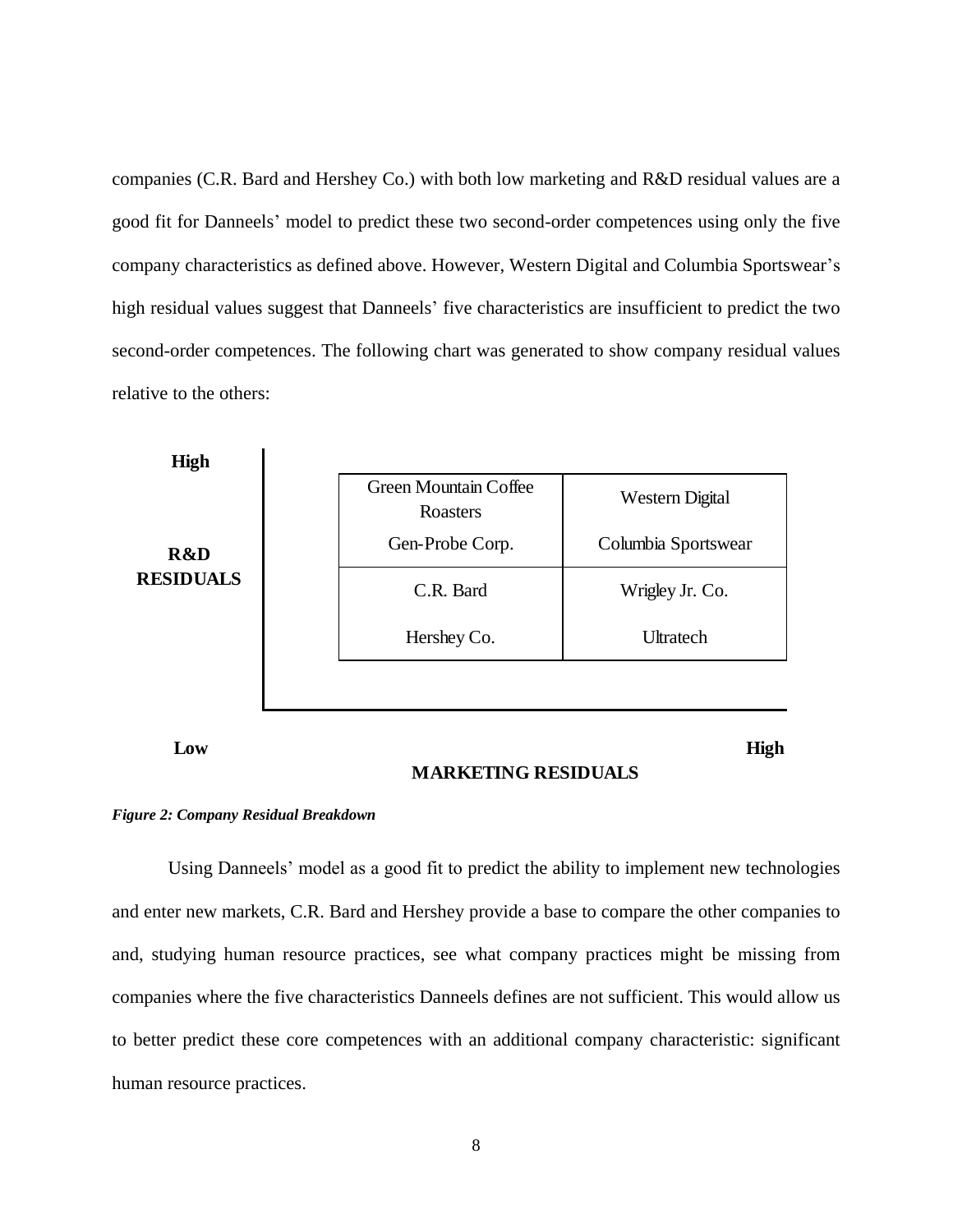#### <span id="page-17-0"></span>**Research**

Following the method Danneels describes in his research proposal, my research includes Thomas Kuhn"s proposed scientific study of identifying inconsistencies through a detailed analysis of eight firms (Danneels, 2011; Kuhn, 1962). My research entails reviews of public information: journals, news articles, press releases, etc. of the eight companies. Through my research, I have searched for human resource practices as an additional company characteristic (as defined by Professor Danneels) that would provide a better fit to explain firm innovativeness generated by the model"s analysis—predicting companies" ability to enter new markets and the ability to assimilate new technologies. This exploratory research has been conducted through use of the University of Central Florida libraries and databases including, but not limited to, ABI Inform/Complete, Academic Search Premier, Business Source Premier, LexisNexis Academic, and companies' websites. To be systematically accurate, all eight companies were searched (within the last five years) through Academic Search Premier, Business Source Premier, and LexisNexis Academic for human resource-related information pertaining to my thesis. The articles I found for the following eight companies are as follows: Hershey: 9, C.R. Bard: 1, Green Mountain Coffee Roasters: 5, Gen Probe: 5, Wrigley: 3, Ultratech: 3, Western Digital: 3, and Columbia Sportswear: 3. As stated, other articles were found; however, only articles regarding human resource practices pertaining to my research were counted. Company websites were also very helpful in generating a large portion my data.

#### <span id="page-17-1"></span>**Application**

Because the area of human resources is very broad, I have chosen to limit my research to two types of practices as they relate to company innovation: recruitment incentives and skill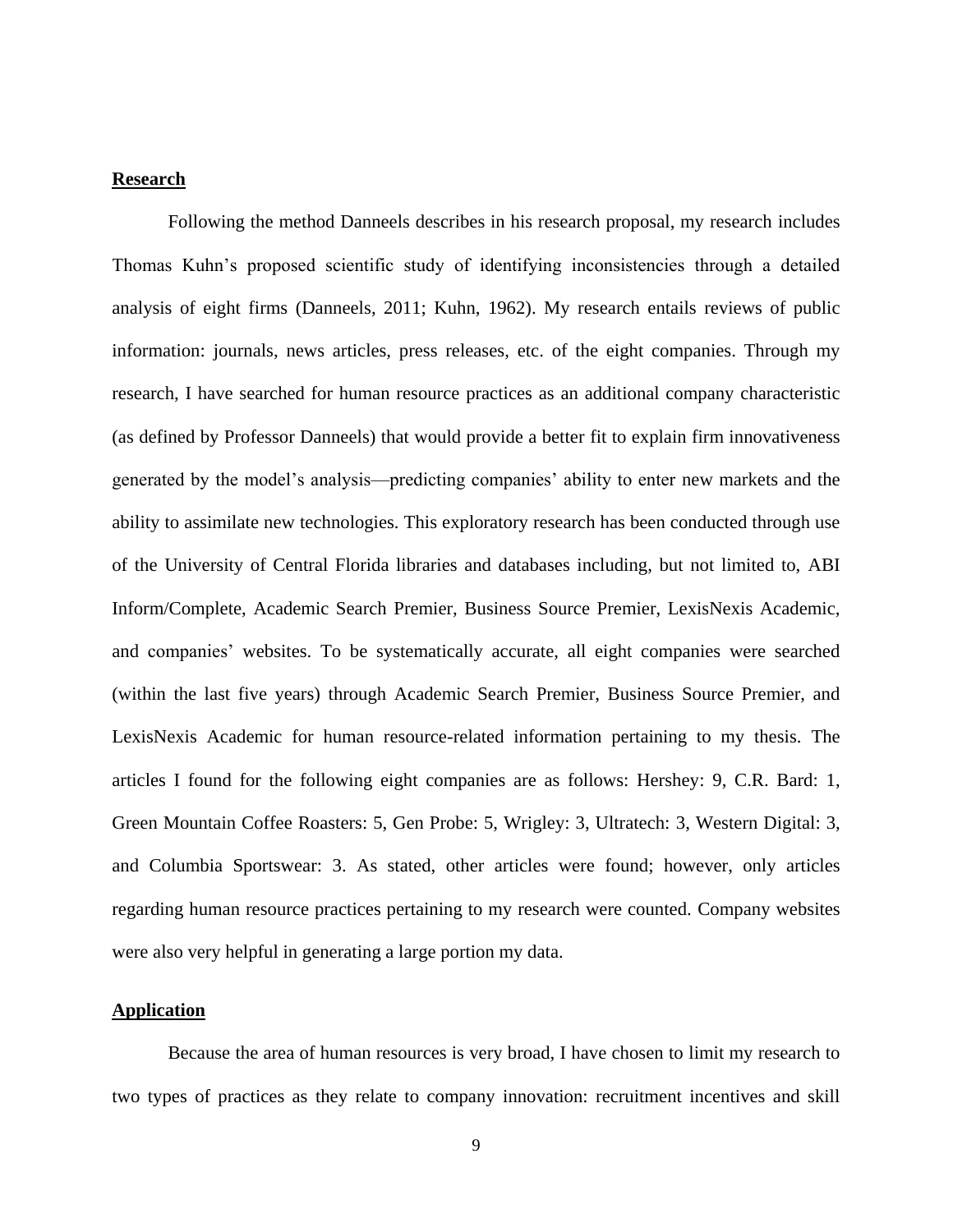development. I will study the following factors through intensive research in order to make theory developed assumptions about each category as it relates to company innovation. Each of the eight firms will be included in this detailed analysis.

The figure below represents the process believed to contribute to employee innovation. Employee recruitment and improvement through incentives and skill development, respectively, are each analyzed by three corresponding practices. These practices explain the basis of my research on the eight companies, as described above.



<span id="page-18-0"></span>*Figure 3: Human Resource Practices Breakdown*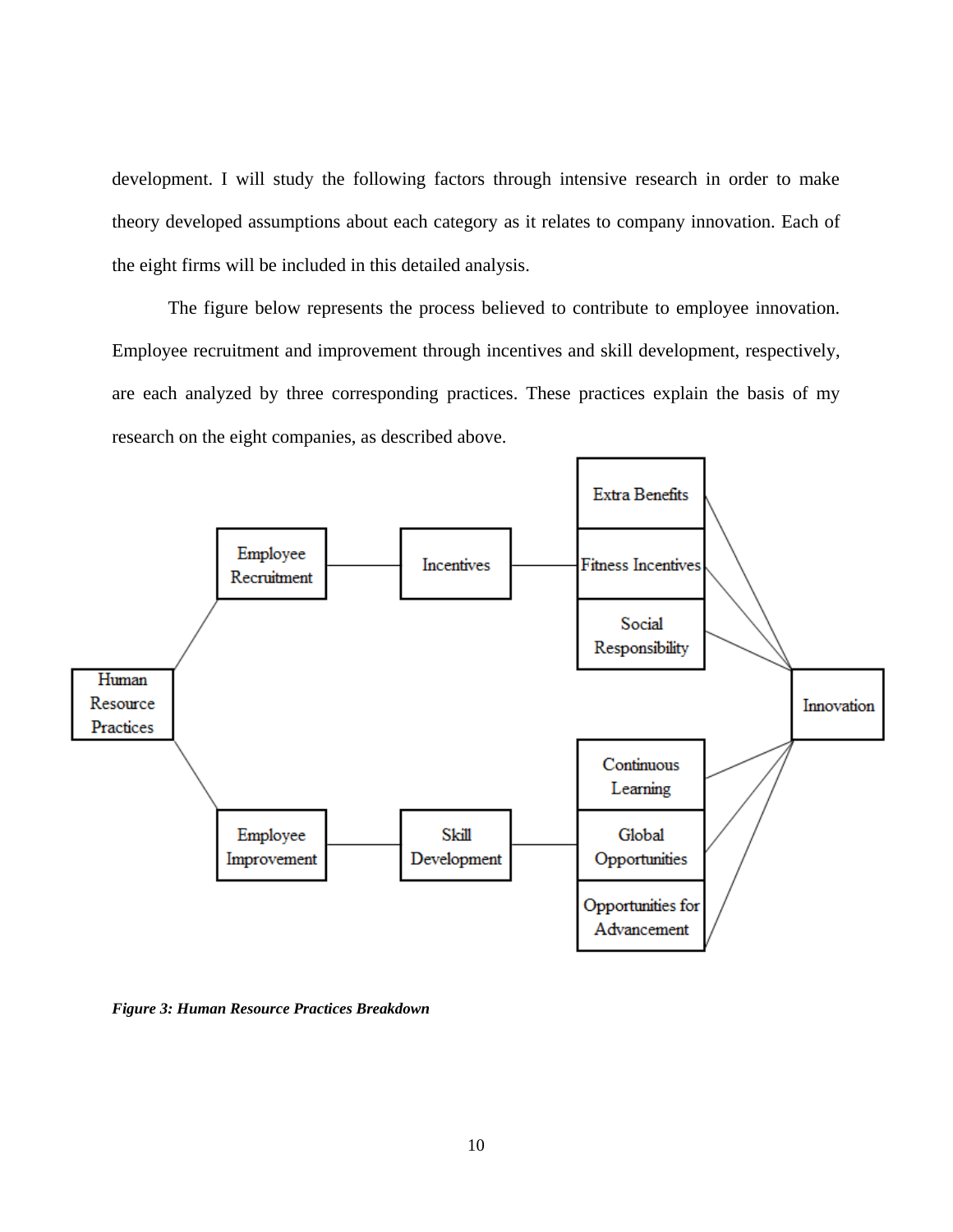# <span id="page-19-0"></span>**Limitations**

Although I believe the psychology of employees also plays an important role in assessing their performance in the workplace I do not feel qualified to incorporate such research into my writing. Employee satisfaction is mentioned, as it is believed to significantly influence employees' behavior and therefore actions. However, I limit my writing to company incentives and skill development. The environment and structure of companies are also believed to play an important part in obtaining innovation. However, I am strictly focusing on innovation as explained by human resource practices that can be completely controlled by the company.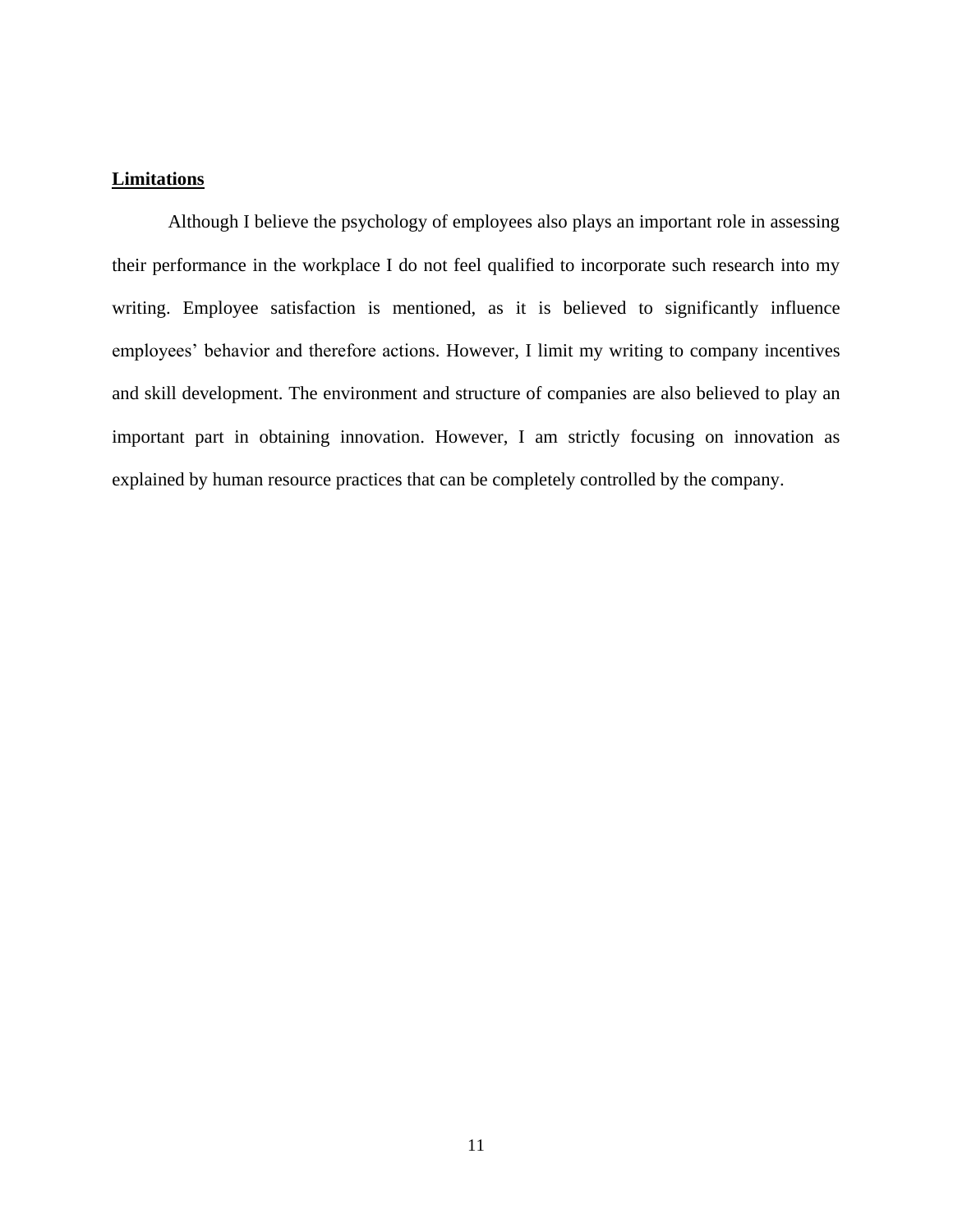## **CHAPTER FOUR**

<span id="page-20-0"></span>The following sections are an in depth analysis of human resources practices employed by the eight companies, grouped specifically by their corresponding residuals and whether or not Danneels' model of the five characteristics is a good fit to predict new market entrance and generate new technologies.

#### <span id="page-20-1"></span>**Low Marketing and Low R&D Residuals**

Hershey and C.R. Bard are used as the base companies for this study as their low residual values in both marketing and R&D second-order competences suggest that the five characteristics are enough to predict both entrance to new markets and R&D implementation. Both of these companies have extensive human resource incentives and skill development, possibly aligning with the five characteristics as human resource practices provide additional influence on a firm"s ability to be innovative.

#### <span id="page-20-2"></span>*Hershey*

Hershey employs unique working concepts to stimulate employee innovation and creativity. Out of the six dimensions of human resource incentives and skill development, Hershey implements all six including extra benefits, fitness incentives, social responsibility for employees, continuous learning, global opportunities and recognition/advancement opportunities.

Hershey fosters creative thinking and innovation. To stimulate this concept, employees of Hershey Canada were involved in designing the walls "Hershey"s chocolate-brown and bright yellow O"Henry!" (Jermyn, 2010). Employee initiative and self-efficacy can foster creative and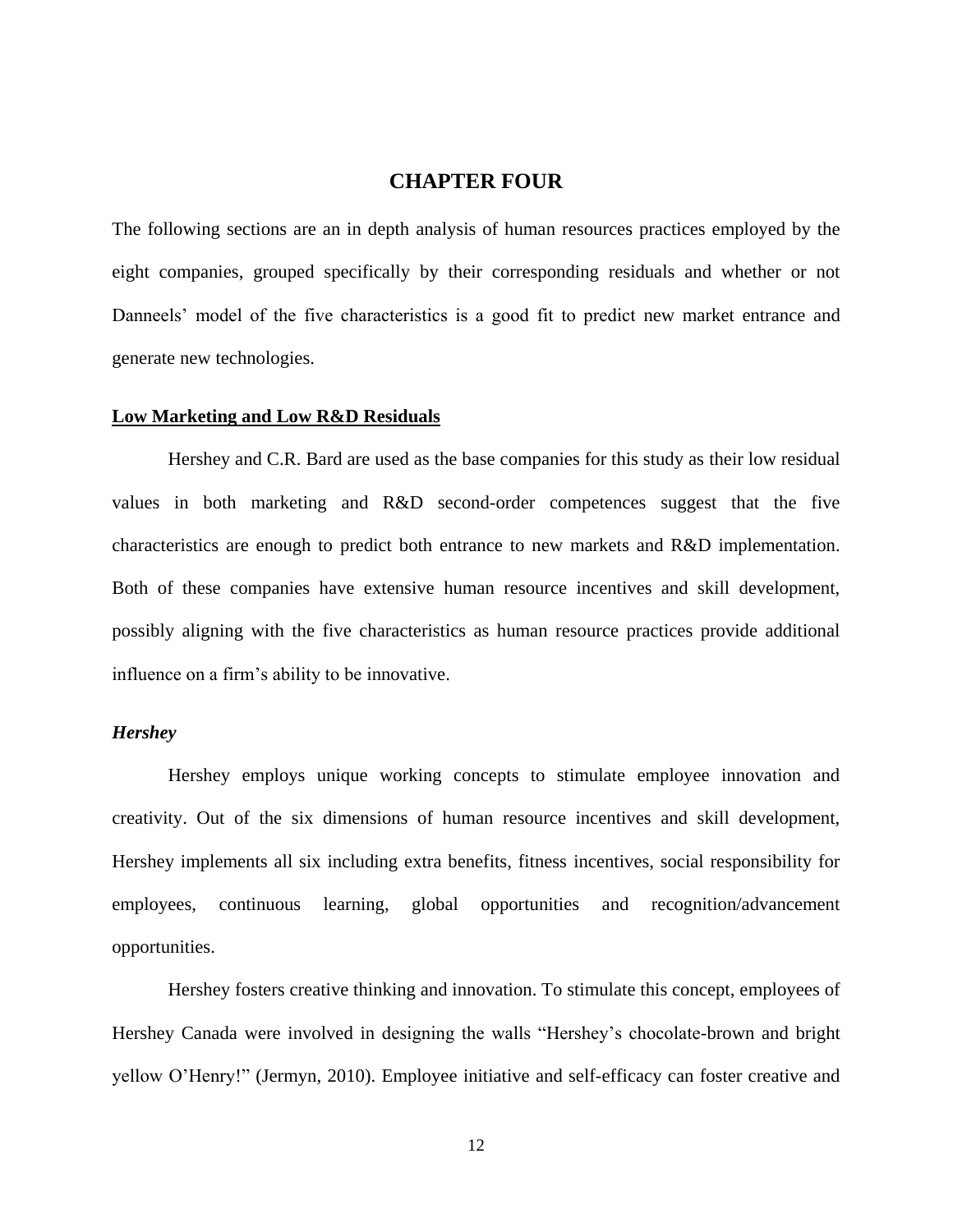innovative thinking. The Hershey Canada location also promotes business casual as well as the flexibility to wear jeans whenever employees please if they have donated \$100 per year to one of two major charities: United Way or towards breast cancer (Jermyn, 2010). Most employees can also choose from a flexible working schedule and over half are provided with laptops, printers, faxes, and internet access for their convenience (Jermyn, 2010). The company also provides adoption assistance for families as an additional incentive for employees.

They partake in a diverse array of socially responsible efforts. Hershey has been recognized by the Mexican Center for Philanthropy as the most socially responsible company due to their work ethic, community involvement, and environmentally-friendly efforts in Mexico (Hershey, 2011). In 2011, they pledged \$250,000 to a food bank project in Pennsylvania to raise awareness, supporting domestic hunger, among many other efforts (Hershey, 2011). To encourage employees to maintain and active and healthy lifestyle, they promote "Together Counts," a program for the whole family to participate together. Hershey also offers gym membership reimbursement to employees along with corporate fitness centers. Hershey also provides Nintendo Wii in the break room, and employees are eligible to take up to an hour and a half if they are utilizing the gym during their lunch hour (Jermyn, 2010).

Regarding skill development, Hershey has implemented continuous learning practices including the Hershey University, an online learning facilitation where employees can enroll in programs. They also have a center for learning and leadership development as well as coaching opportunities. They also offer lunch and learn sessions to further employee development and education. The company also offers diversity groups and affinity councils (a total of seven different ones) to promote and educate employees. Among them is the Sales Diversity Council,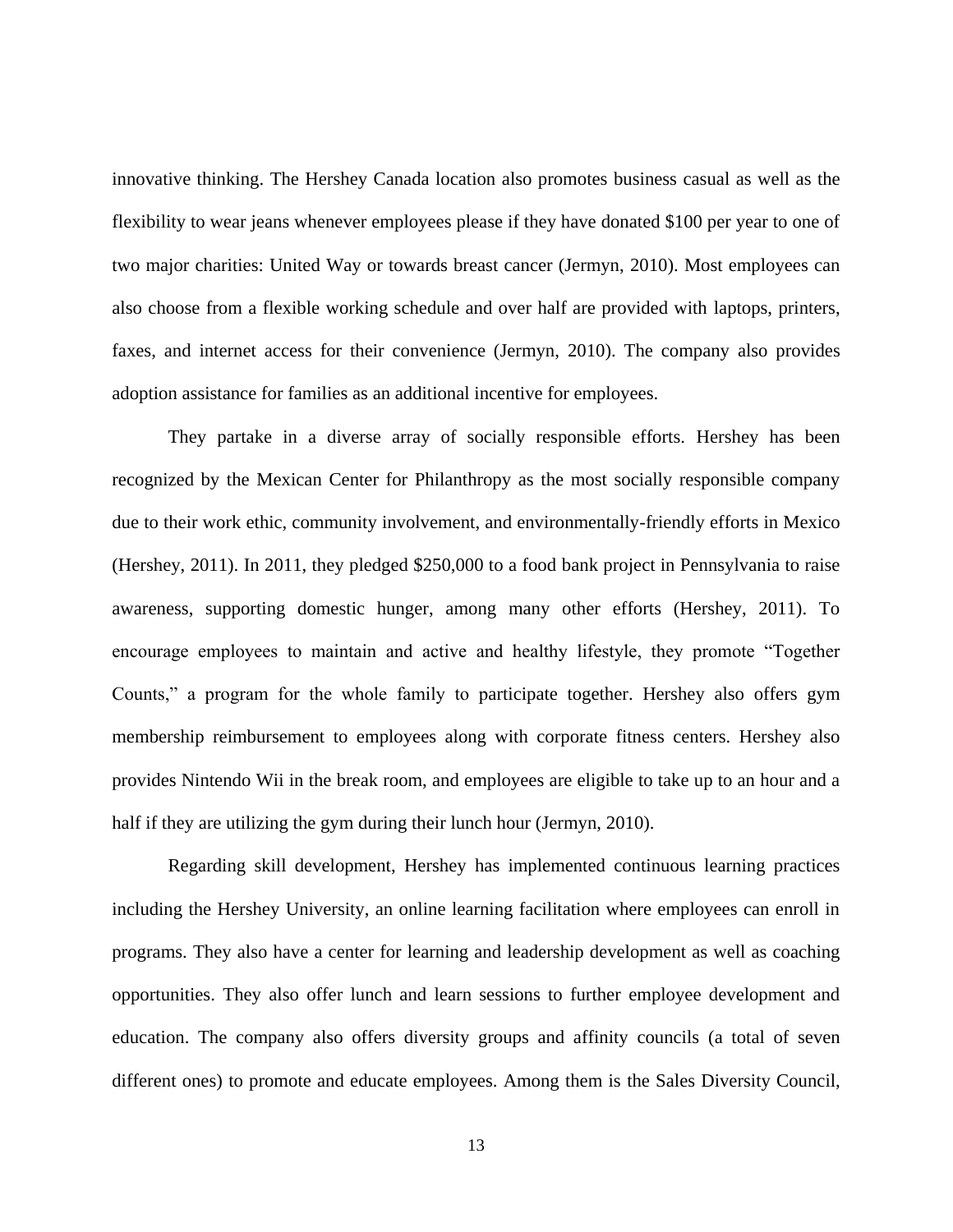who fosters "advancements in diversity to better promote and educate employees, enhancing company performance through respecting differences" (The Hershey Company, 2011). Promoting diversity enables employees to be better prepared for challenges they may encounter when working in other global locations as well as working among diverse employees in North America. Hershey strives to gather broad perspectives through diverse employees. Other councils include one for women and another for young professionals (Jermyn, 2010). Finally, the Hershey Company rewards success and enables company advancement. Employees performing well in long-term field sales are rewarded with the Milton Hershey Legacy Award (Jermyn, 2010). Employees exemplifying the values of the company are awarded with the Sweet Achiever Award—every employee is eligible for nomination and winners are chosen by the company"s leadership team.

During the global recession in 2007, many Hershey employees were laid off from smaller plants. Among them, employees working in Tri Valley Grower"s S&W cannery who received resume-writing workshops, online job searching help, as well as a financial counseling in addition to a generous severance package to ease the process of searching for a new job (Salerno, 2007). In many cases, older employees were eligible to take early retirement with the help of Hershey. The company states the layoffs were due to expansion in countries including Mexico and India (Salerno, 2007; Ryan, 2007). They also have locations in Brazil, China, Korea, Japan, and Canada, as previously mentioned.

The Hershey Company continues to invest a significant amount of time, money, and resources in their greatest asset—their employees—in order to attract, retain, and develop them.

14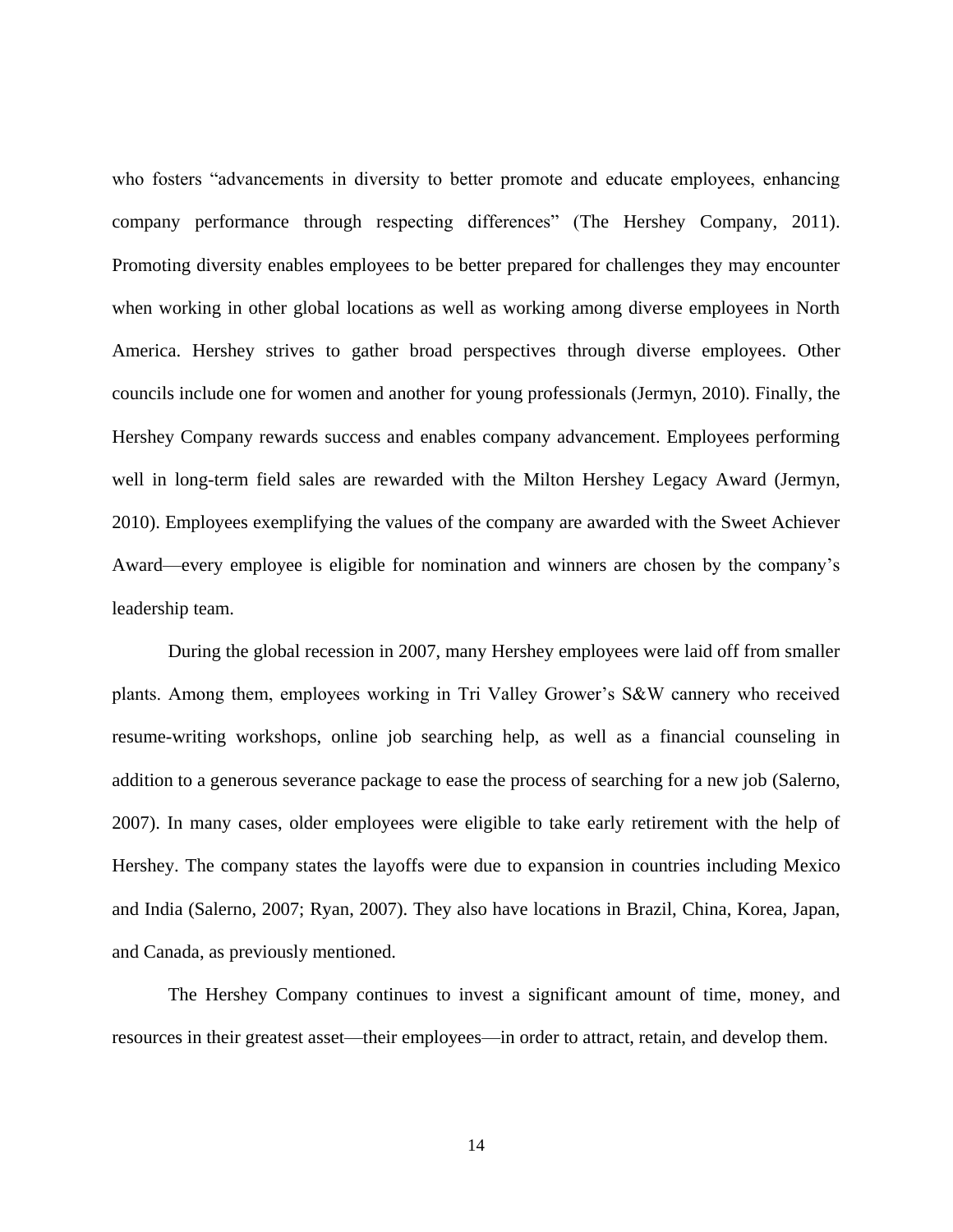## <span id="page-23-0"></span>*C.R. Bard*

C.R. Bard offers many additional benefits to employees including family-based incentives for employees of the company. This includes the Willits Scholarship Foundation to children of employees. They have provided scholarships to organizations for over \$21.3 million in areas of health/community development, education, arts, and culture (C.R. Bard, 2011). They provide tuition reimbursement programs for employees along with an educational assistance program along with programs to ensure the safety of employees.

The company also has many global locations for potential employee relocations including, the United States, France, Britain, Belgium, Germany, and Mexico ("Bard staff expansion," 2003). Their recent expansion with the joint venture, Bard, is due to the increased demand for products internationally. Bard is the "centre of excellence in Asia for C.R. Bard" ("Bard staff expansion," 2003). They also provide worldwide travel assistance for employees and consider themselves to have "geographically diverse" opportunities (C.R. Bard, 2011). On their website, they state the importance of promoting creativity by enabling employees to develop new skills and advance their career through global opportunities. Regarding recognition, C.R. Bard places a special focus by holding the Charles Russel Bard award for outstanding employees.

On their website, C.R. Bard has a specific section specifically designated to community outreach. They state that recycling has become a large part of the company culture (C.R. Bard, 2011). Part of their policy includes conducting business in an environmentally-friendly way. Their actions implemented by the company seek to eliminate (or at least reduce) the amount of waste electronics, paper, cardboard, metal, plastic, batteries, and glass from landfills on a monthly basis (C.R. Bard, 2011). Also, in progress is an energy savings project, hoping to reduce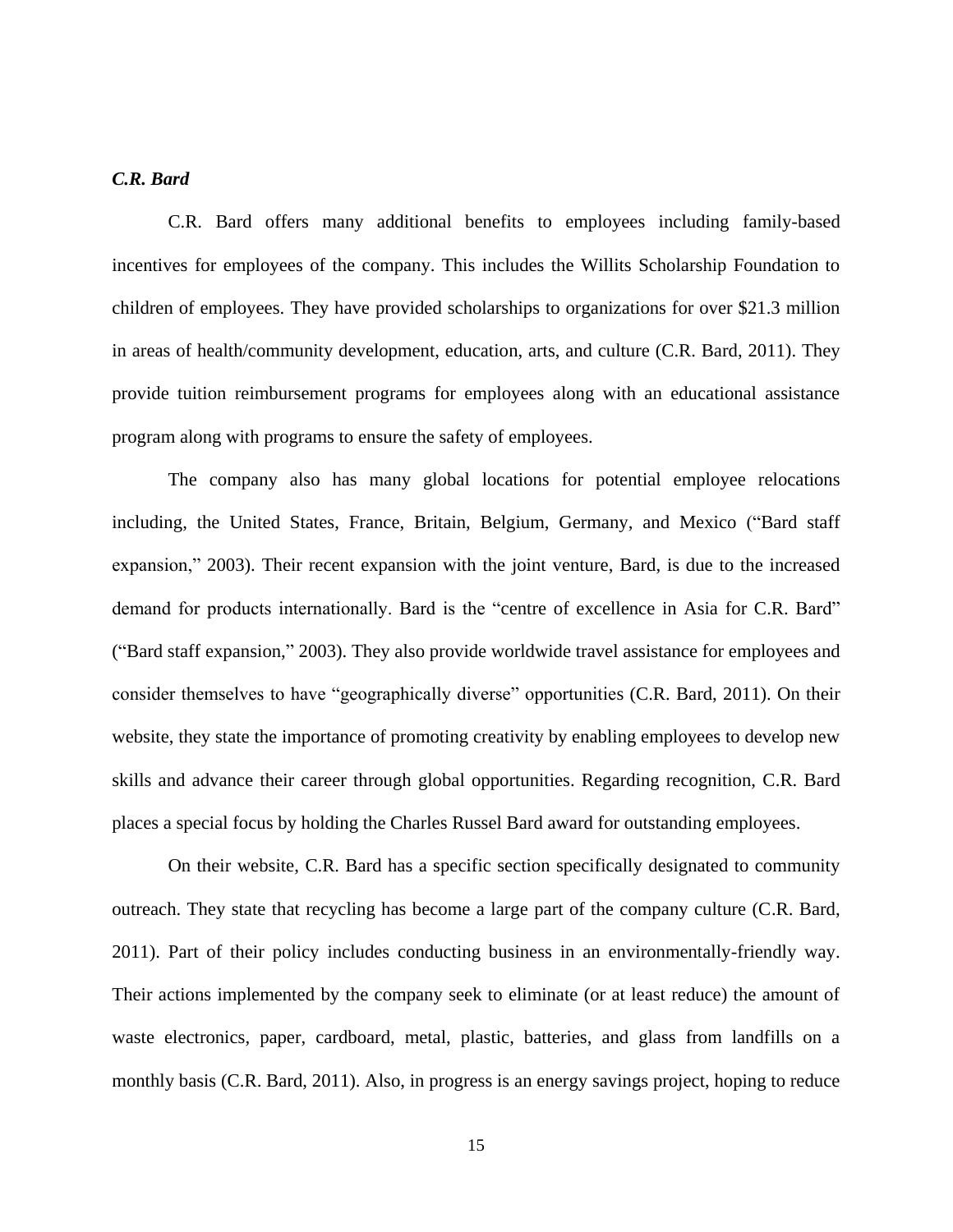the facilities' imprint on the environment (specifically in regards to energy and carbon). They are pursuing this task through:

- *The installation of passive harmonic filters*
- *Reactive power compensating units*
- *Intelligent air conditioning controllers*
- *New lighting equipment and technology (C.R. Bard, 2011).*

These practices are expected to help C.R. Bard save 5,288,592 kWh at the facility in Georgia, along with 8,250,203 lbs. of carbon dioxide, 3069 barrels of oil, 2,328 tons of coal, and 62,292 lbs. of sulfur dioxide—a significant reduction in their "footprint" (C.R. Bard, 2011).

#### <span id="page-24-0"></span>**High R&D and Low Marketing Residuals**

Both Green Mountain Coffee Roasters and Gen-Probe"s low marketing residuals suggest that Danneels" model is a good fit to predict their ability to enter to new markets. However, their high R&D residual suggest that there is a characteristic missing in Danneels' model in order to explain their ability to implement new technologies. Both companies offer extensive incentives and skill development in almost every category of human resource practices as defined earlier.

#### <span id="page-24-1"></span>*Green Mountain Coffee Roasters*

Green Mountain Coffee Roasters (GMCR) maintains significant human resource practices to motivate, attract, and retain employees (as defined in this research)—among them, diverse benefits. Green Mountain offers free coffee to their employees. As cited in an article on Business Wire, the company took part in the  $13<sup>th</sup>$  Annual Talent Management Summit focusing on: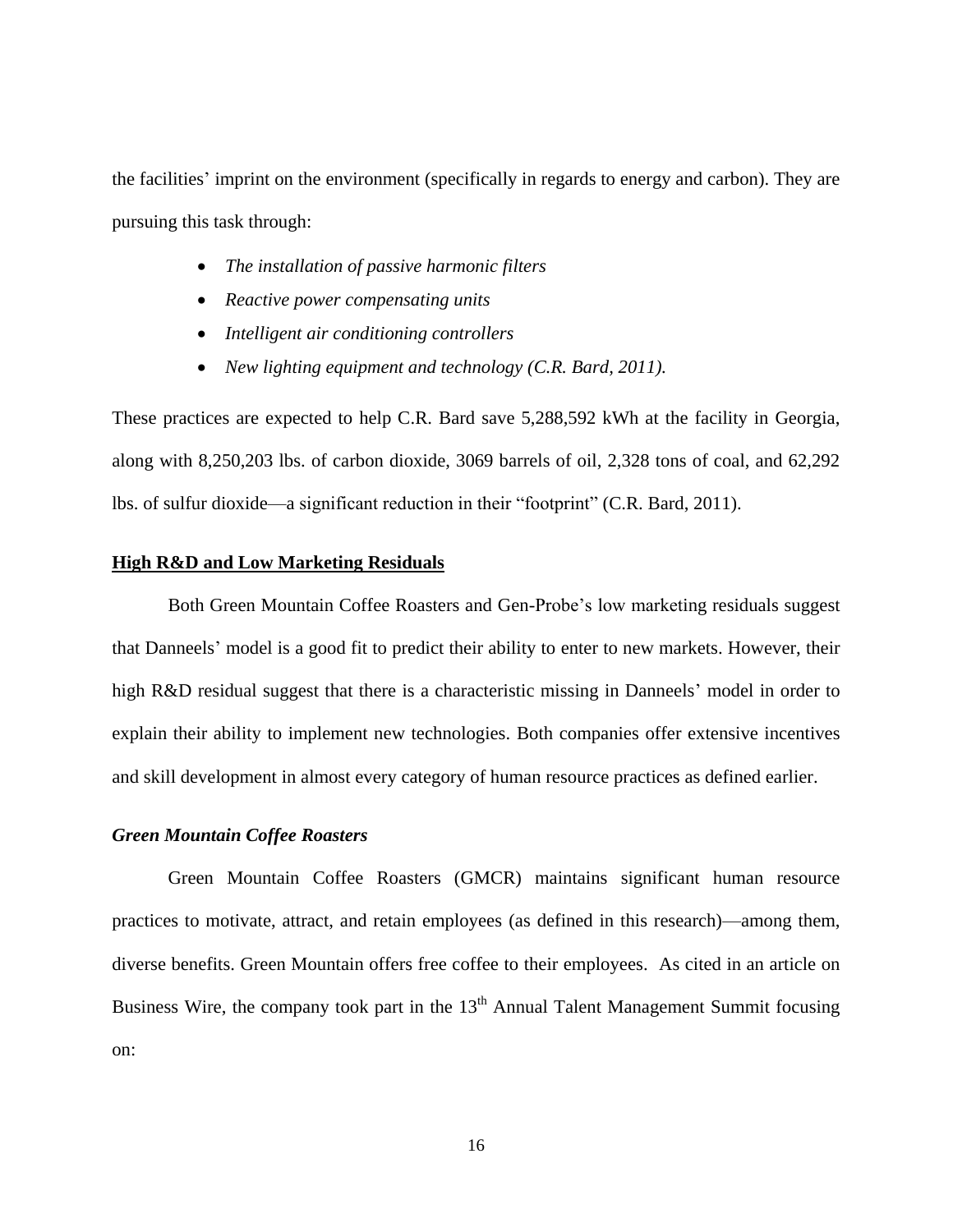- *Attracting the "right" kind of people during the hiring process*
- *Transitioning your company"s high potentials into high performers*
- *Progressive continuous learning and the development ideas for specialists" career paths*
- *Accelerating supply, preparation and appropriate placement of fast track candidates*
- *Engaging employees in their own career development the day they start with the company*
- *Customizing training through a career development lens*
- *Tools to measure the progress and impact of your talent initiatives ("GMCR to Develop Strategic Change," 2010).*

Regarding fitness incentives, Green Mountain offers diverse incentives from yoga class to meditation rooms, to \$500 fitness reimbursements. Green Mountain participates in social responsibility through employee incentives in volunteering, donations, and grants. Keurig Incorporated, a subsidiary of Green Mountain Coffee Roasters, is dedicated to benefiting not only employees" lives but also the lives of those in the community (*GMCR, 2011*). The company takes several steps towards social responsibility including:

- *Offsetting 100% greenhouse gas emissions*
- *Investing in sustainably grown coffee*
- *Donating at least five percent of pre-tax profits to social and environmental community projects (GMCR, 2011).*

As people are becoming more sensitive toward environmentally friendly products and processes, they may also be inclined to work for companies partaking in social responsibility. GMCR partners with environmentally-friendly farmers who grow coffee through cooperatives (George & Jones, 2005). These farmers do not use pesticides or herbicides and they also control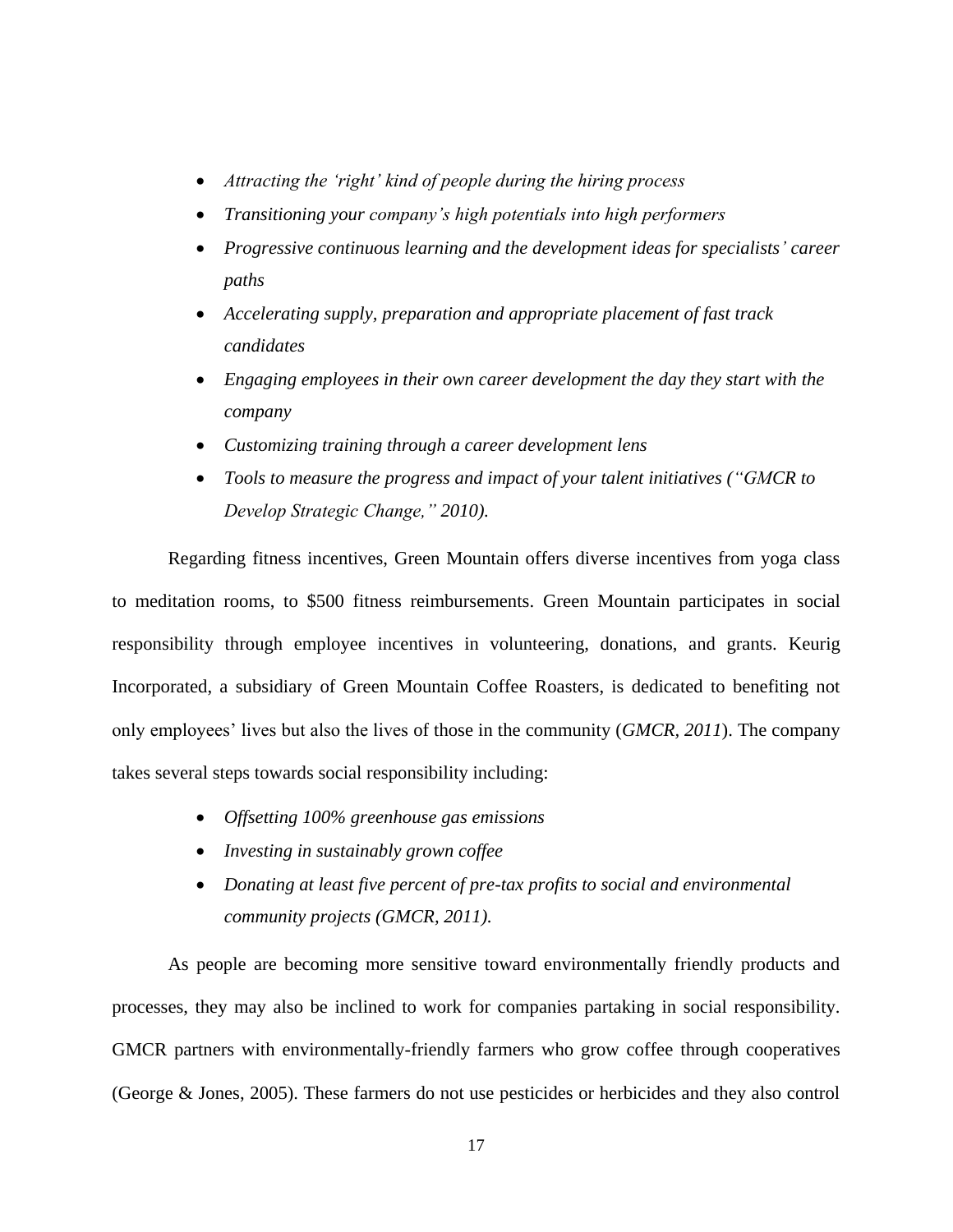soil erosion (George & Jones, 2005). Green Mountain also participates in "CAFÉ Time" which stands for "Community Action for Employees" in which the company pays for employees to volunteer up to 52 hours within the community ("Gov. Commends GMCR," 2011).

Regarding employee skill development and continuous learning, Green Mountain provides free Spanish language courses and encourages employee language learning. They also take employees on trips to visit the coffee-growing locations in South America. However, only locations in the United States are available for jobs. The company offers free career readiness training to those who have been laid off from the company ("Partnership Provides Career Training," 2010). On GMCR"s Knoxville site, the company has also developed the Green Mountain Career Readiness program—educating local students in the Knoxville area. This helps prepare the students for a career with GMCR and allows their transition from student to employee to be more effective ("Partnership Provides Career Training," 2010). The Career Readiness program, as explained in the article, provides training in three areas:

- *Professional skills (listening, team building, interviewing, and resume writing)*
- *Computer skills (e-mail creation, communications, word processing, spreadsheets, and internet navigation)*
- *Other skills (reading for information, locating information, and applied math ("Partnership Provides Career Training," 2010).*

One participant even discusses the extent of conflict resolution, team building, and listening skills that were extremely beneficial to his transition into a career ("Partnership Provides Career Training," 2010). Even if these students are not necessarily hired directly after by GMCR, they have identified and trained to have skill sets that will prove beneficial in any career.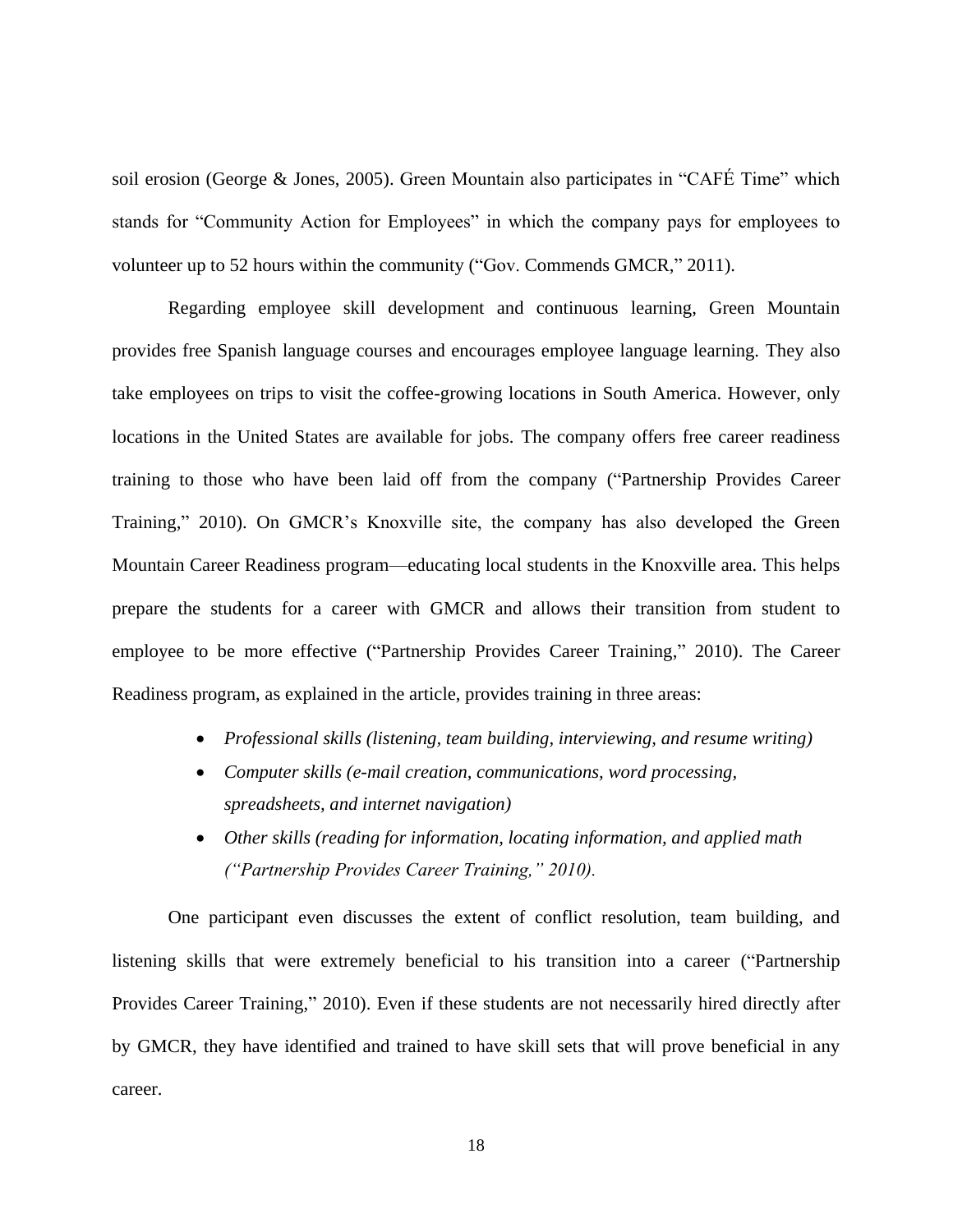#### <span id="page-27-0"></span>*Gen-Probe*

Gen-Probe's goal is to enable a supportive, stimulating, and innovative environment through different practices including modern technology, working in a new building, and focusing on individualism as well as teamwork ("Gen Probe," 2011). Gen-Probe is conscious of the effects of employee turnover on the company and therefore imposes innovative tools to facilitate efficiency in employee tasks. Among other benefits, Gen-Probe offers flexible working hours for employees. The company offers extensive counseling services to employees and their family twenty-four hours a day, seven days a week. This includes professional services dealing with personal problems, work conflicts, alcoholism/drug abuse, etc. ("Gen Probe," 2011).

Regarding fitness incentives, Gen-Probe has a gym on-site for employees" convenience and provides health programs for employees ("Gen Probe," 2011). These include a points system for fitness and nutritional activities. Milestones are set for employees and rewards are given as incentives to reach their goals. They also offer free yoga and Pilates in their company gym along with expert speakers on the subjects of nutrition, heart health, diabetes, etc. A final additional benefit (not yet discovered among the other seven firms) is the physical location of the company—next to beaches with great weather. They are also positioned near research facilities to stimulate employee creativity and enable collaboration with other companies. The company also engages in a significant amount of social responsibility including financial proceeds to benefit education, particularly in science and math, as well as health and economic growth ("Kondor covers Gen-Probe"s bases," 2007). They also contribute to raising awareness of STDs in local communities—especially for college students.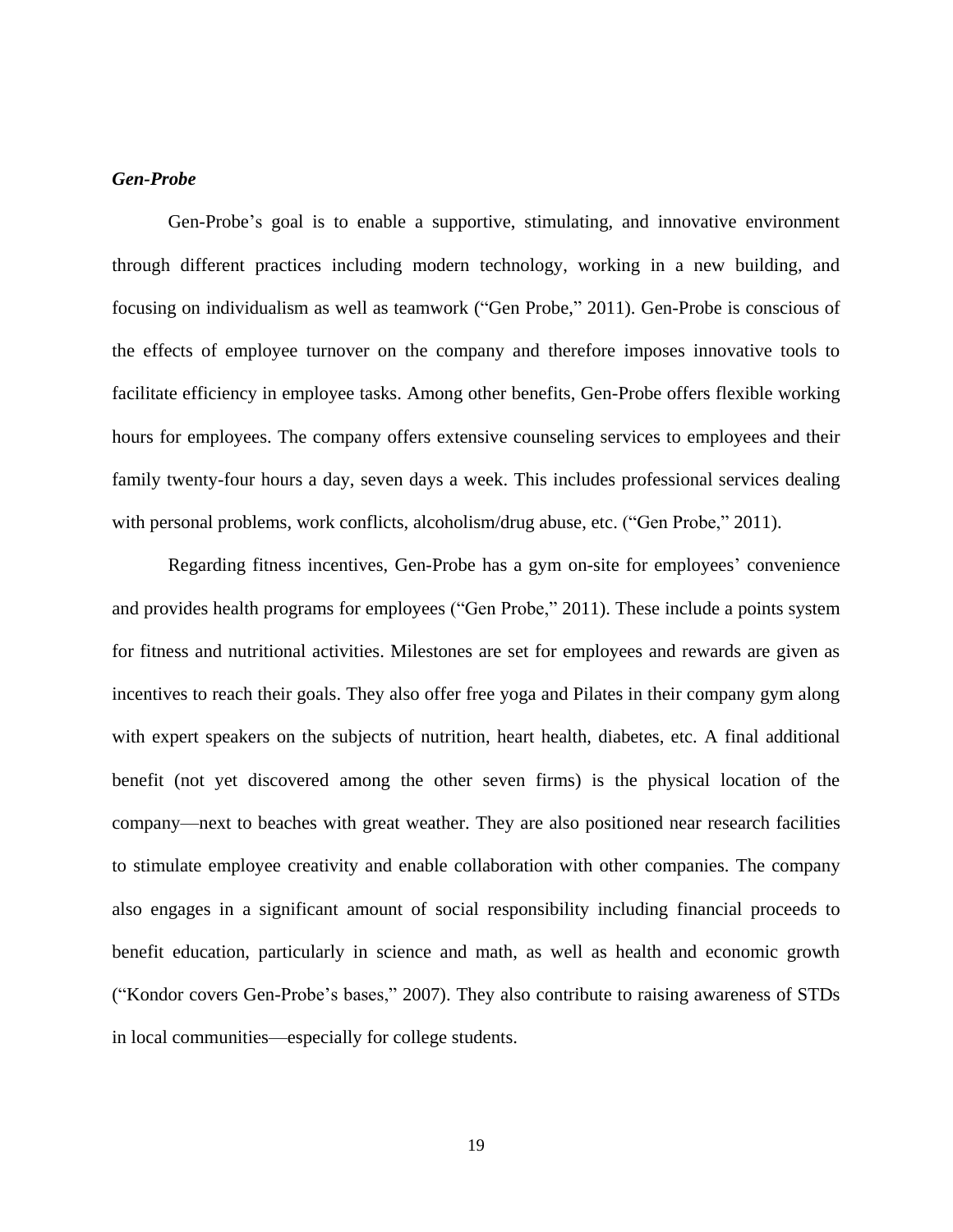Gen-Probe also provides college-prep for students, particularly to those who live in the low-income neighborhoods and to first-generation college students, as well as summer programs to help students and teachers explore the industry of life-sciences ("Kondor covers Gen-Probe"s bases," 2007). This enables students to gain experience and develop a solid foundation they can build upon later in their career. For employees, they offer over 100 different courses to develop skills as mentioned on their website. They also have job locations available in the United States, Canada, Germany, Belgium, UK, and Italy. Gen-Probe lists many more benefits in comparison to skill development opportunities, particularly regarding employees.

#### <span id="page-28-0"></span>**High Marketing and Low R&D Residuals**

Both Wrigley and Ultratech's residuals imply that the model is a good fit for predicting their ability to implement new technologies but is still lacking an additional characteristic to allow Danneels" model to predict their ability to enter to new markets. Wrigley implements human resource practices within almost every category analyzed for both incentives and skill development. Ultratech, although they provide some additional benefits and incentives, does not utilize extensive human resource practices as it does not seem to be a major focus of the company.

#### <span id="page-28-1"></span>*Wrigley Jr. Co.*

Wrigley Jr. Co. stimulates a healthy-working environment for employees through many programs. Due to this process, they were awarded the 2009 Best Employers for Healthy Lifestyles" Award ("Wrigley Healthy Lifestyles", 2009). Wrigley explains that by encouraging healthy lifestyles, employees are able to work in a productive and stimulating environment. On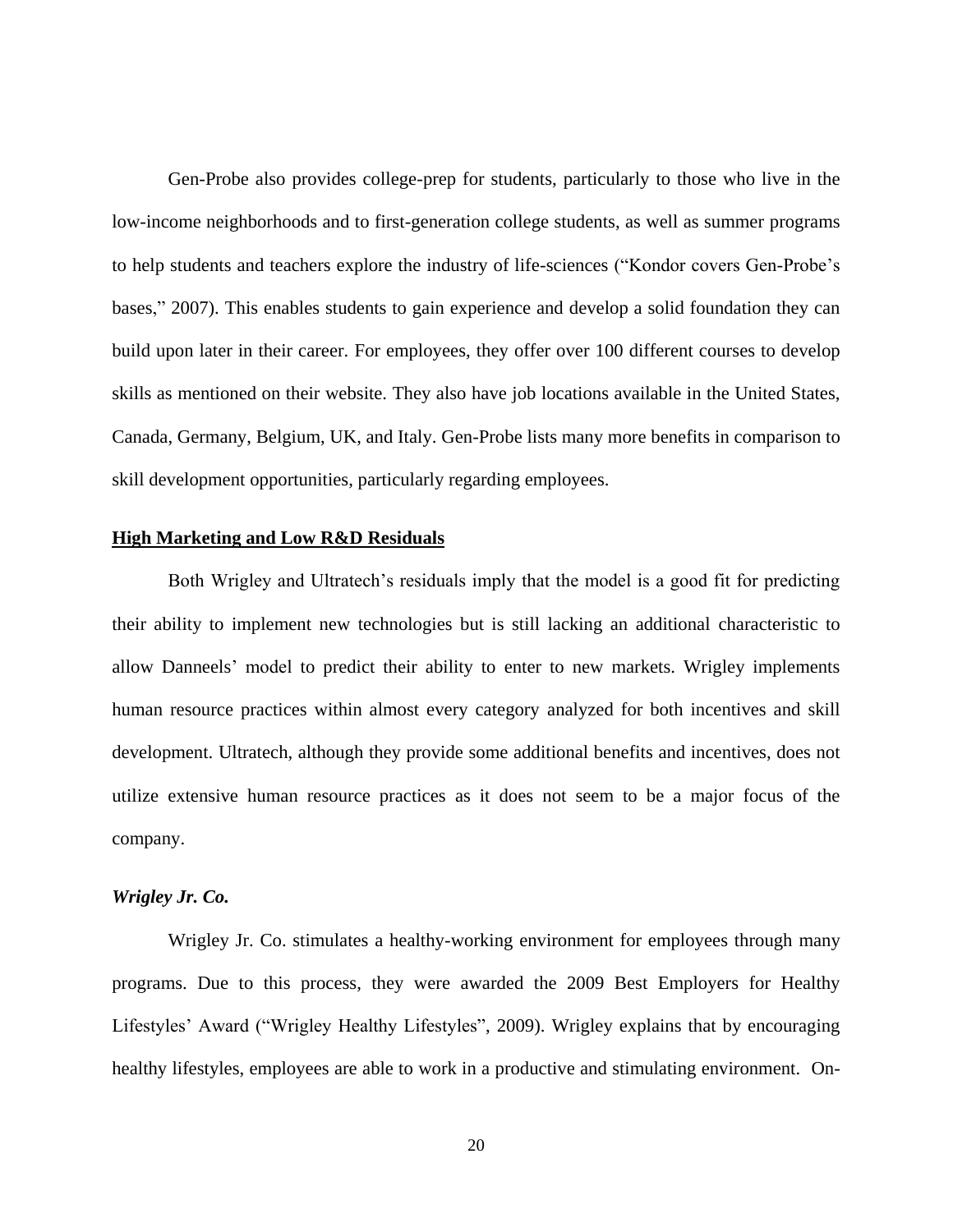site fitness centers are located for employee's convenience. Also available are healthy eating options as well as other incentives to join fitness clubs. In addition to exercise facilities, Wrigley Jr. Co promotes healthy lifestyles through programs to help employees quit smoking as well as behavior changing programs and personal coaching ("Wrigley Healthy Lifestyles," 2009). Wrigley also believes that not only are they increasing employee productivity by promoting healthy lifestyles, but they are also increasing employee satisfaction and overall quality of life ("Wrigley Healthy Lifestyles," 2009). To take part in social responsibility, the company encourages the habitants of Chicago, its headquarters, to participate in the "Wrigley Start Early Run and Pledge Walk". This community activity also raises money for Voices for Illinois Children and Prevent Child Abuse America ("Wrigley Healthy Lifestyles," 2009). They also partner with many nongovernmental organizations and business to help increase awareness of environmentally-friendly acts.

Wrigley often provides experts to hold seminars in which they discuss leadership capabilities—furthering the development of employee skill sets. They also promote the internal advancement directly on their website. The company has also implemented a specific leadership program, Wrigley Leadership Academy, to help managers develop leadership skills. They also have a global program entitled "Coaching the Wrigley Way" which provides support for discussions on how managers can effectively develop their employees (Wrigley Jr. Co., 2011). Finally, Wrigley has a performance management program called GOLD (goals, outcomes, leadership, and development). The company delegates many resources to help employees further themselves in their career with Wrigley Jr. Co.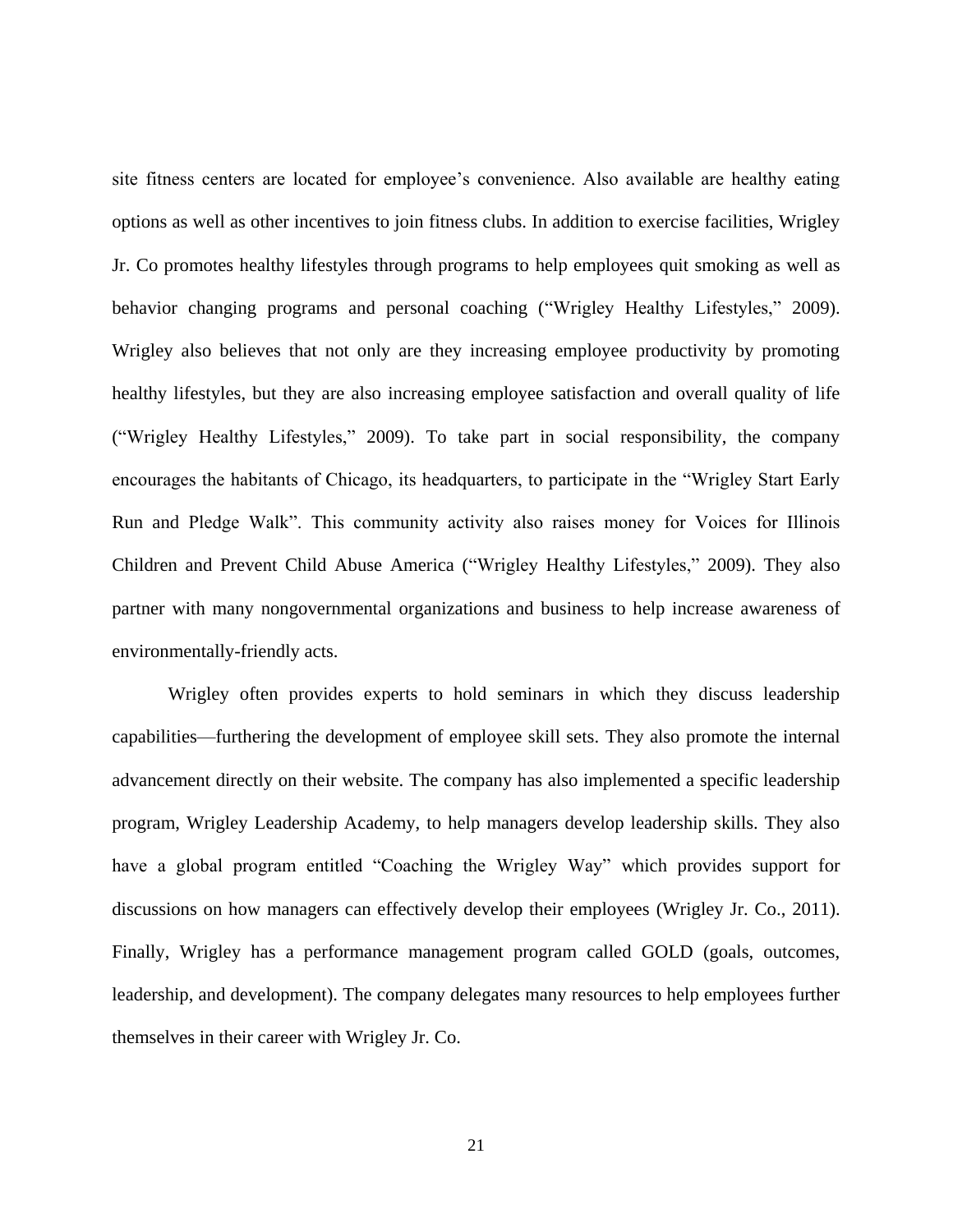Every couple years the company obtains feedback from its employees. During the last survey, the company found that employees desired more flexible benefits. Unique benefits of Wrigley Jr. Co include:

> *Purchasing five days of extra holiday, a choice between childcare vouchers, gym subsidiaries, dental, critical illness and life assurance cover, bicycle purchase availability, wine club membership, and accountant help to fill out tax returns, massage treatments for purchase, and canteen for miscellaneous purchases (" The Wrigley Company," 2007).*

Employees also receive one box of either gum or mints per month. As employees have contributed to the development of their own benefit packages, they are more inclined to positively respond to these rewards. They also have locations around the United States, Australia/New Zealand, China, Taiwan, and in many European countries. Wrigley has many opportunities for continuous learning and uses a lot of company resources and money for employee development.

#### <span id="page-30-0"></span>*Ultratech*

One benefit of Ultratech is that the company provides legal assistance for employees as discussed on the company website. They were cited as 2003 Best Employers for Workers Over 50, as they provide retirement planning specifically for former and retired employees. They also recognize these employees over the age of 50 with AARP initiations. As noted on their website, they strive to prevent pollution and increase the awareness of recycling. They are also striving to make their company more environmentally friendly. The company employs a significant amount of career development and training as well as opportunities for advancement. They place a special emphasis on education (training, specifically) and communication (Landon, 2003). These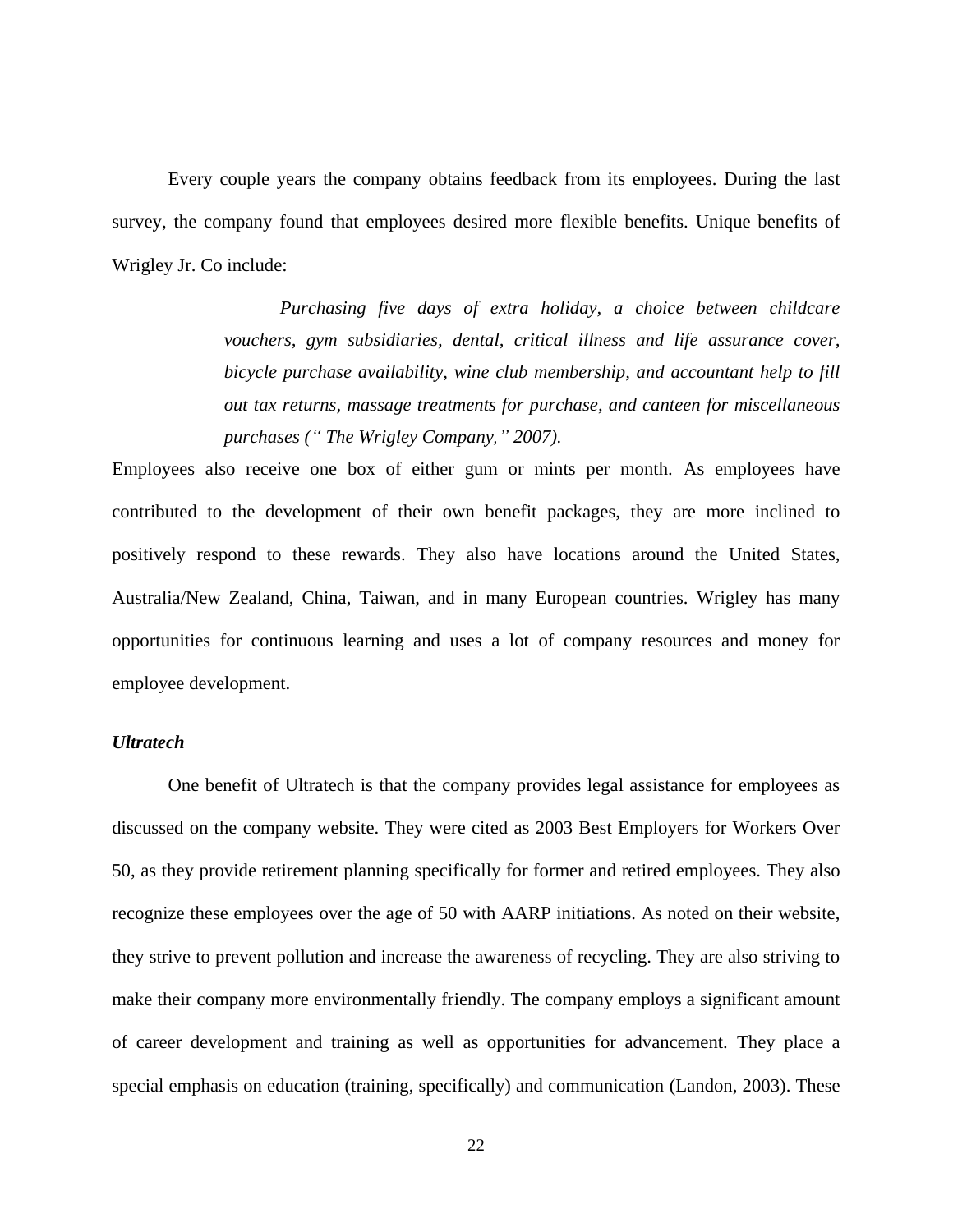practices (among seven other steps) enabled them to reach quality management system certification (ISO 9000) of their subsidiary, Ultratech Stepper, one of the first to be certified. As they were able to implement the process very quickly, the company saved a lot of money in the implementation process as well as time. Ultratech also offers global opportunities specifically in Singapore, Ireland, China, Israel, and the United States. Although some benefits are provided for employees, they are not as significant as those with low residual values in their ability for the five characteristics to predict new market entrance.

#### <span id="page-31-0"></span>**High Marketing and High R&D Residuals**

Neither Western Digital nor Columbia Sportswear is a good fit for Danneels" model as they both generated high residual values for both second-order competences. Therefore, the five company characteristics Danneels defines are insufficient to predict these firms" ability to enter new markets and implement new technologies. However, neither Western Digital nor Columbia Sportswear incorporates extensive human resource practices within their companies. (Initially, I also had a difficult time finding readily-available information on human resource practices from the other companies from Danneels" study.) Less information on their human resource practices was available for public information leading me to conclude that these companies do not implement a diverse array within their companies.

#### <span id="page-31-1"></span>*Western Digital*

Like Hershey, Western Digital also provides adoption assistance to employees' families, as discussed on their website. During the recession of 2008, they implemented a company-wide process to reduce their labor force, significantly cutting costs—especially the salaries of

23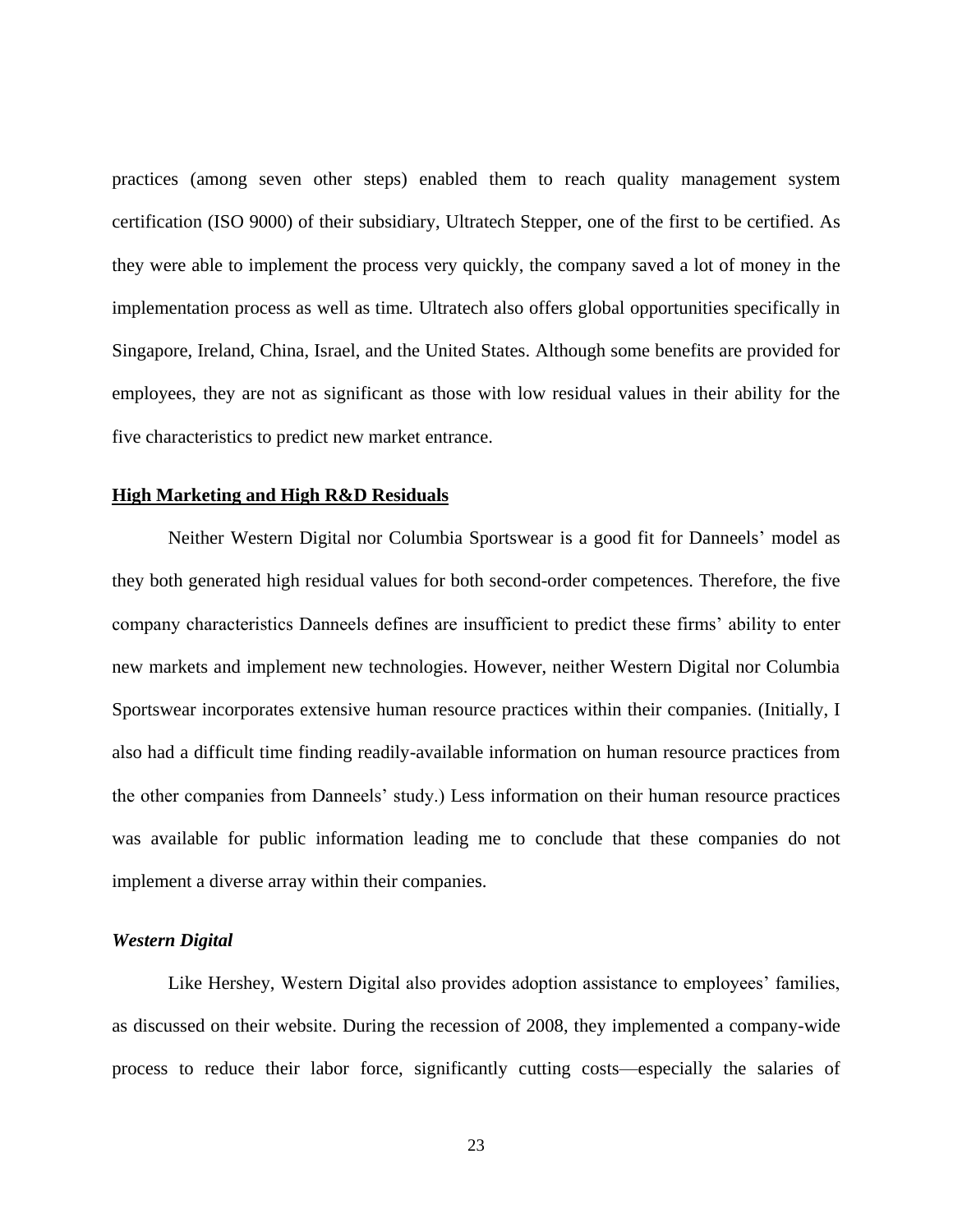executive employees (Taub, 2008). However, they have implemented a University within the company entitled "FIT-U" for entry level engineers (Western Digital, 2011). Regarding global locations for relocation, they have jobs available in Europe, Japan, the United States, Malaysia, and Thailand with over 63,000 employees worldwide. No information was found in regards to other human resource practices the company might possess.

#### <span id="page-32-0"></span>*Columbia Sportswear*

Columbia Sportswear offers discounted merchandise for their employees. This encourages not only the purchase of their products, but also free company advertising. No other extra benefits (aside from the typical practices as defined earlier) are provided, or at least mentioned, at Columbia Sportswear.

They do, however, have many global locations. About 1,000 employees reside in Asia (as of 2008) and they have about 15 different offices spanning from India through Vietnam and stretching across Asia to China (Waltham, 2008). In 2002, the company opened the "first wholly owned European distribution center" in Cambrai, France (Moody, 2004).

Columbia Sportswear has provided a small amount of human resource practices available for public viewing. Another conclusion can be drawn that human resource practices are not a focus or priority for Columbia Sportswear or Western Digital.

24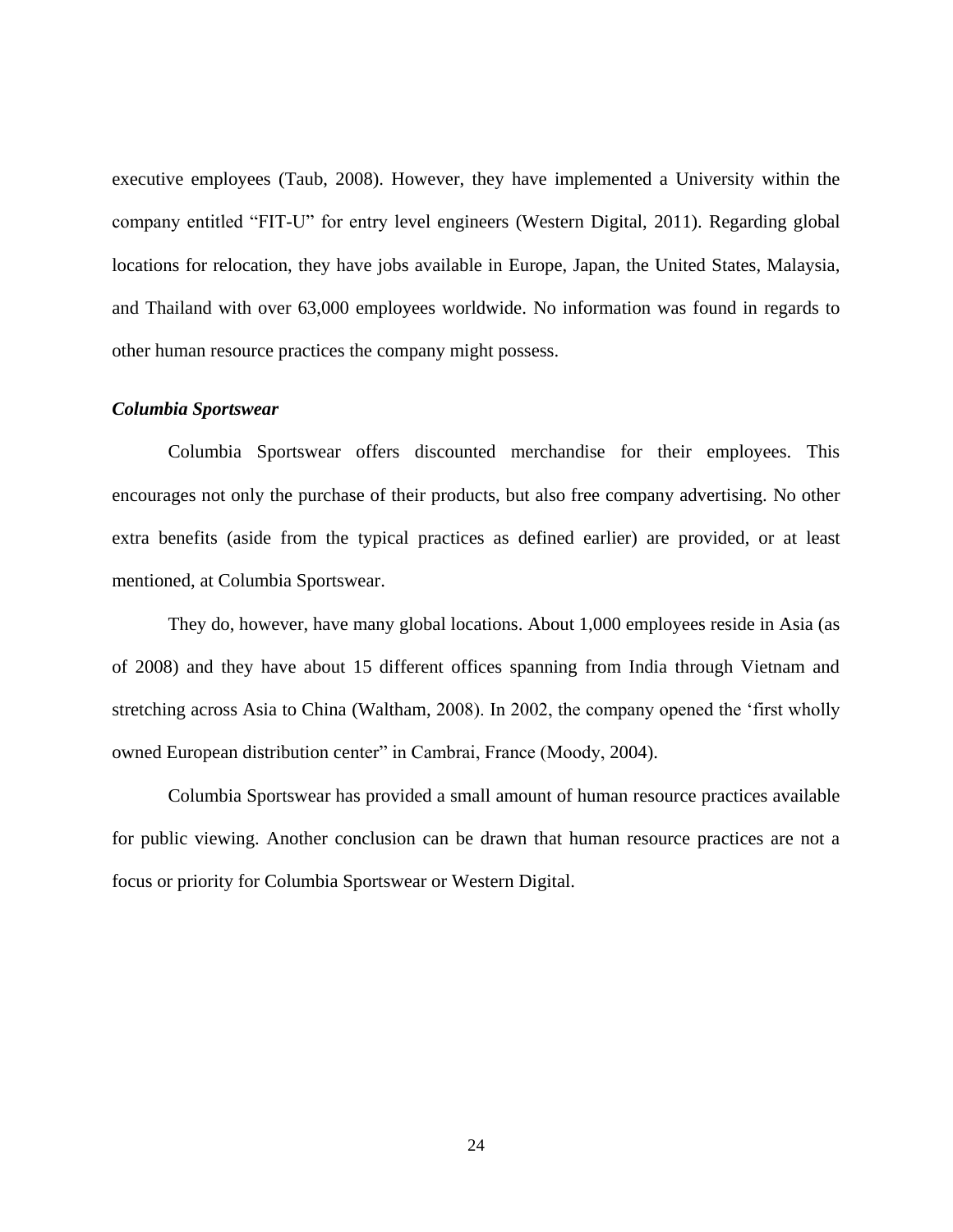## **CHAPTER FIVE**

<span id="page-33-0"></span>Positive associations between companies and categories can be drawn to analyze which human resource practices can help the model to predict second-order competences.

#### <span id="page-33-1"></span>**Consistency**

Overall, each category is fairly consistent between the two companies analyzed. Within the low residual second-order competences, Hershey and C.R. Bard have about the same level of incentives and skill development. The only difference, however, is that C.R. Bard lacks fitness incentives while Hershey employs many.

Secondly, within the high R&D and low marketing residual category, GMCR and Gen-Probe also have similar human resource practices, especially regarding incentives. Within skill development, however, GMCR provides only US locations while Gen-Probe offers locations in six countries. Also, GMCR provides career development help while Gen-Probe fails to implement or discuss any.

Within the high marketing and low R&D residual category, there is a significantly large gap between the incentives offered. Wrigley implements numerous human resource practices within extra benefits, fitness incentives and social responsibility while Ultratech lists only two: legal assistance and claims to be environmentally friendly, but with no specific details. Their practices in skill development are fairly equal.

Finally, both companies with high residual values in both second-order competences have equally limited human resource practices. Regarding incentives, both offer one extra benefit each and no fitness incentives or regard to social responsibility. Within skill development, Western Digital provides FIT-U (university) for engineers while Columbia Sportswear implements no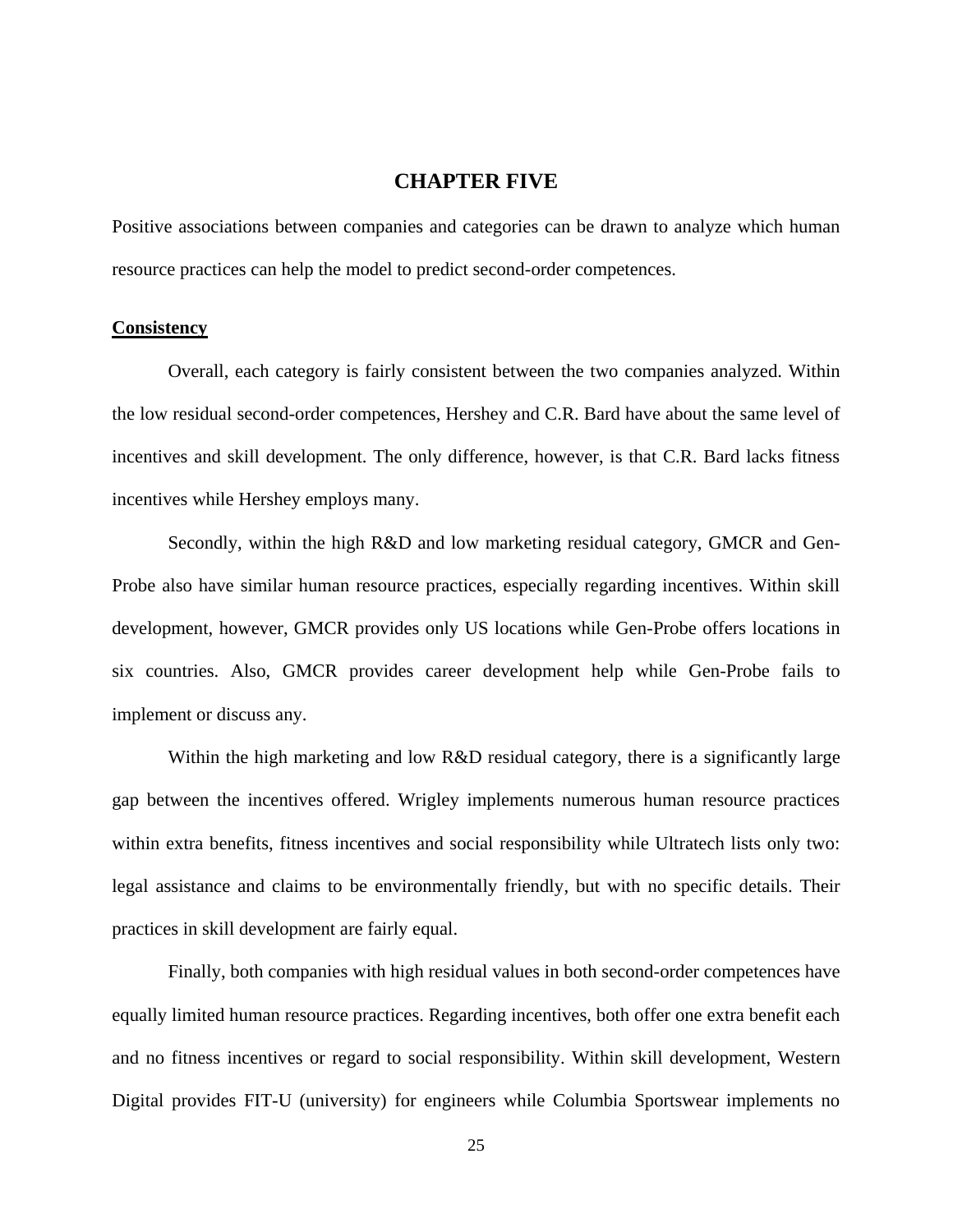continuous learning opportunities. Both have locations in five countries but offer no opportunities for advancement.

Within each category the two companies are all fairly consistent in regards to their human resource practices. Therefore, I am able to group them by residual category in order analyze human resource practices and draw the following conclusions about the model"s ability to predict second-order competences.

#### <span id="page-34-0"></span>**Conclusions**

I found that companies with many diverse incentives prove to be a better fit for the model to predict at least one second-order competence. Five of the six companies where the model can predict at least one second-order competence list several extra benefits for employees. Western Digital and Columbia Sportswear (both a poor fit for the model to predict second-order competences) list only one extra benefit each: adoption assistance and discounted merchandise, respectively.

In addition, many of the companies partake in social responsibility. Half of the eight companies specifically list reducing environmental impact on their websites. The companies explain this act as providing outdoor and educational programs as well as implementing recycling programs for employees and their community. However, the companies with low marketing residual values employ a higher a degree of social responsibility. They also list specific practices and three of the four companies have links for corporate social responsibility on their website for public viewing. Furthermore, the six companies with at least one low residual (enabling the market to predict at least R&D implementation and/or entrance to new markets) all partake in corporate social responsibility to a degree. The two companies where the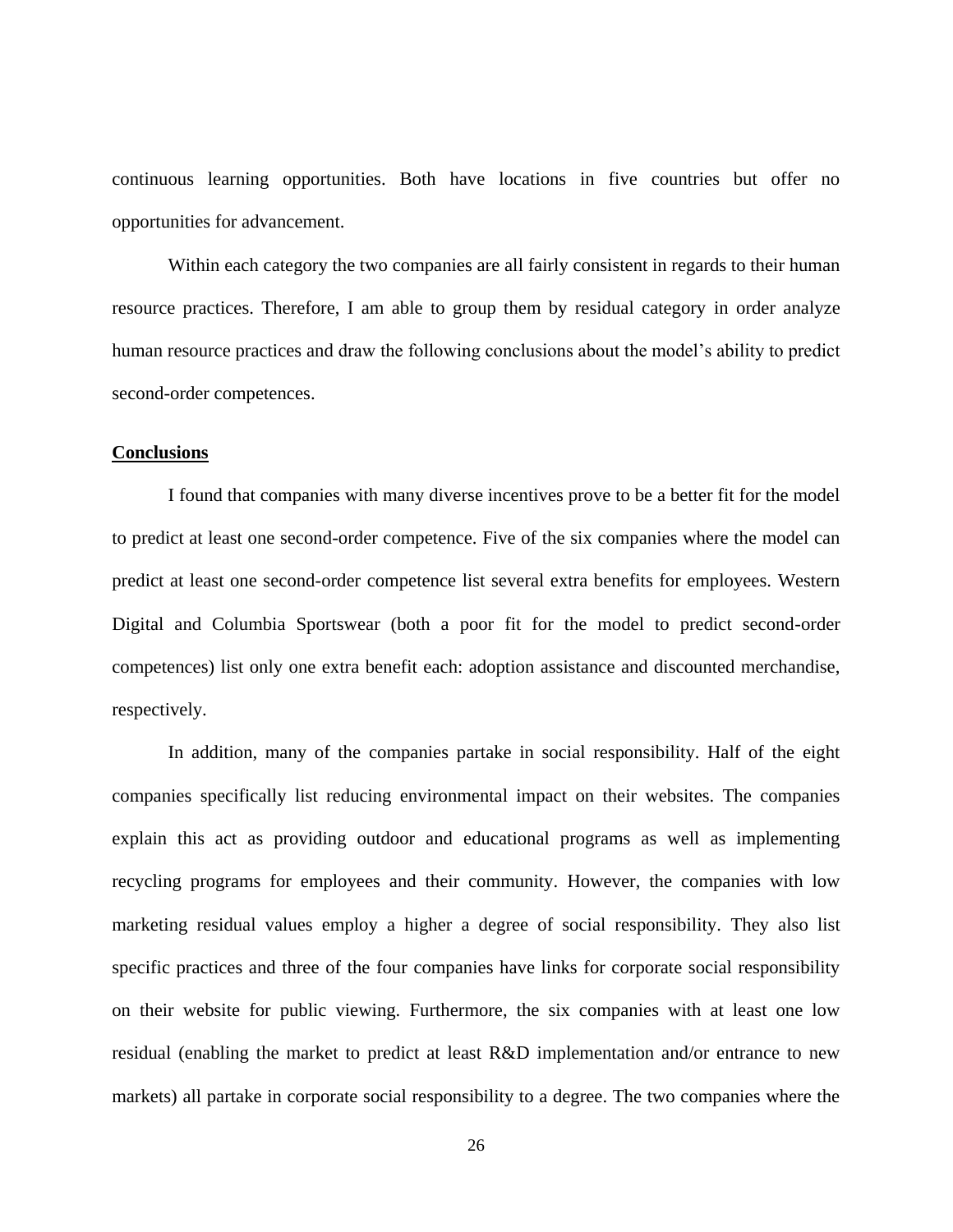model proves to be a poor fit for both second-order competences (Western Digital and Columbia Sportswear) lack social responsibility altogether.

My research also shows a positive association between fitness incentives and the model"s ability to predict at least one of the second-order competences. Four of the six companies with at least one low residual incorporate a diverse array of fitness incentives for employees. Western Digital and Columbia Sportswear (high residuals in both second-order competences) fail to incorporate any fitness incentives for employees. Therefore, I propose a positive relationship with all incentives: extra benefits, fitness incentives, and social responsibility, and their ability to help predict both second-order competences.

Furthermore, the education of diversity can provide significant contributions to the company. Regarding skill development, three of the four companies where the model proves to be a good fit to predict new market entrance with only Danneels" five characteristics have significant human resource practices to educate employees on diversity (including Hershey, C.R. Bard, and GMCR). Fostering diverse employees (as well as cultural understanding of diverse employees) brings different backgrounds, viewpoints, and culture to an organization. Diversity allows creativity to be more prominent within an organization, increasing innovative opportunities with successful implementation of these ideas.

Hershey develops diversity education as a priority. Not only are employees exposed to different ways to understand and interact with others, but they are exposed to different working methods (France et al., 2009). Increasing the language capability of employees allows them to reach a greater clientele and have the opportunity to relocate to another facility. GMCR provides employees with Spanish language lessons and they also take trips to visit the Spanish-speaking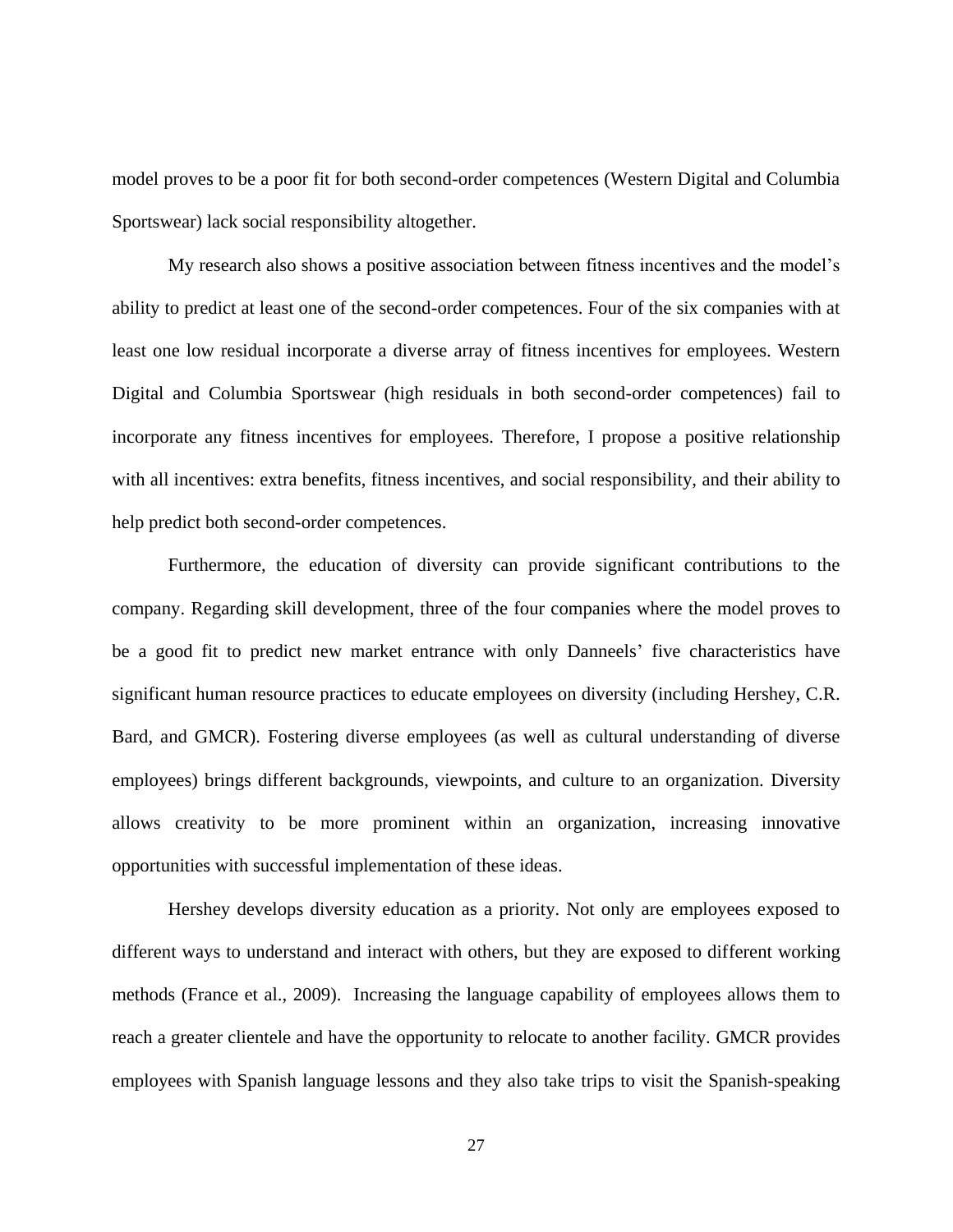countries in order to visit the farmers and observe the coffee-producing process. Although no benefits of diversity were found by Gen-Probe, they view diversity as an essential component for company innovation and success. All four of these companies with low marketing residuals significantly engage in and/or encourage not only diverse employees, but education about diversity as well.

Having the ability to obtain this advantage and keep up with the current market entails researching and educating employees to effectively understand the cultures new employees bring to the company. The global market has enabled companies to acquire the best employees for the job, better aligning personal values to corporate culture. Therefore, diversity education, specifically, through continuous learning can contribute to the model"s ability to predict a company"s ability to enter new markets.

Conclusions can be drawn in regards to what practices are lacking in R&D implementation to help the model provide a better fit. Hershey and C.R. Bard (low residuals in both second-order competences) and Wrigley and Ultratech (low R&D residual values) all implement global opportunities and opportunities for advancement. Three of the four companies offer opportunities in Asia, Europe and the US. All provide opportunities in at least five different countries. They all also list internal advancement within the company either directly or indirectly and provide diverse opportunities for employees.

On the contrary, the four companies where the model is a poor fit to predict R&D implementation have some gaps within these two categories. GMCR has only opportunities available in the US, but they offer career development. Gen-Probe offers many global locations (in 6 countries) but fail to list any internal advancement or career development opportunities.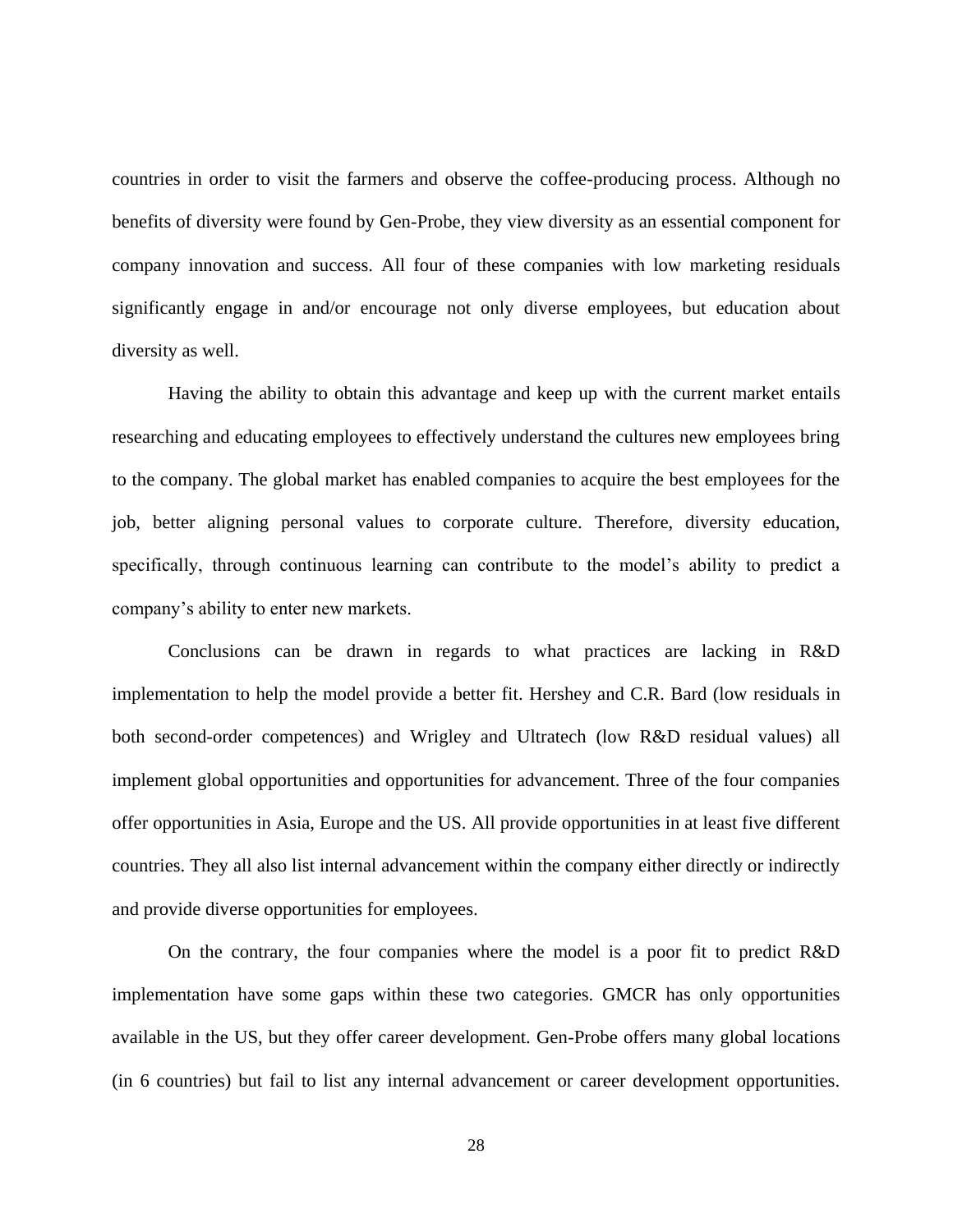Both Western Digital and Columbia Sportswear offer diverse locations (in at least 5 countries) but also fail to offer opportunities for advancement. Therefore, I draw the conclusions that to help the model predict R&D implementation, assessing opportunities for advancement within human resource practices would help the model to provide a more accurate fit.

To conclude, all companies where the model proves to be a good fit to predict new market entrance through Danneels' five characteristics have nearly all six categories of human resource practices: extra benefits, fitness incentives, social responsibility incentives, continuous learning, global opportunities, and recognition/advancement. Therefore, I propose that human resource practices are a sixth company characteristic enabling the prediction of entering new markets through the model.

However, there are two errors with my conclusion. Wrigley Jr. Co also employs significant human resource practices but lacks the ability for only the five characteristics to predict new market entrance; this proves my theory to be not entirely accurate. On the contrary, this research has shown that human resource practices can significantly contribute to the model"s ability to predict market entrance with this sixth company characteristic.

I also propose that skill development can help the model to predict R&D implementation, specifically within global opportunities and opportunities for advancement. However, there are also several errors with this prediction if the two companies within each category contradict each other. For example, I conclude that global opportunities and opportunities for advancement enable the model to help predict R&D implementation. However, for the two companies with high R&D and low market residuals: GMCR offers no global opportunities, but opportunities for advancement while Gen-Probe offers many diverse locations, but no opportunities for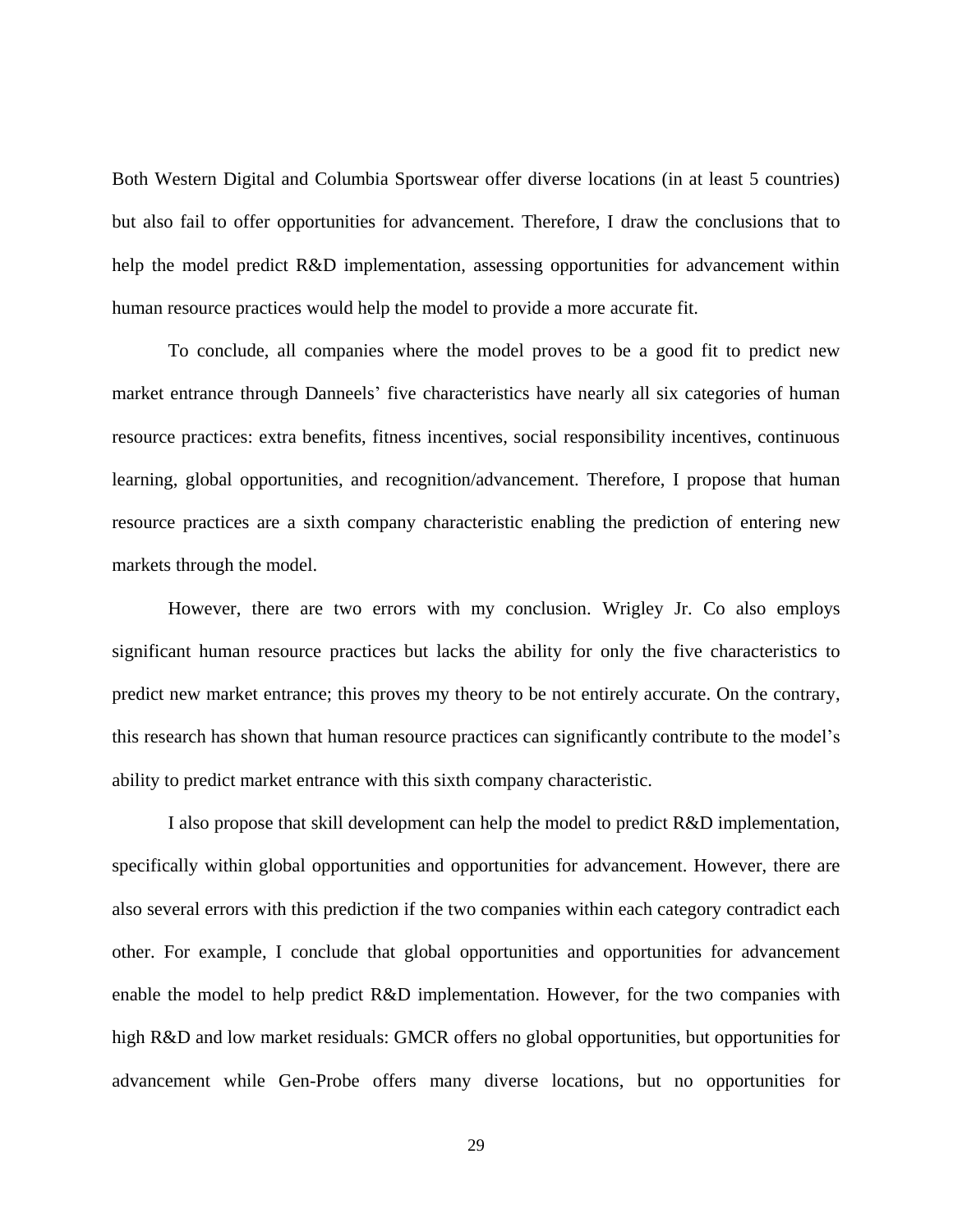advancement. Therefore, this may help the model to predict R&D implementation but it cannot serve as an additional characteristic alone.

From this research, the conclusion can be drawn that all six human resource practices can contribute as an additional company characteristic to help predict a firm"s ability to enter to new markets. However, this assumption will not be entirely accurate as it would still result in a high marketing residual for Ultratech, who doesn"t employ significant human resource practices. Also, human resource practices developing skills will contribute to helping the model to predict R&D implementation. However, this research leaves room to explore more company characteristics in addition to company human resource practices and Danneels" model of five: "constructive conflict, willingness to cannibalize, slack, learning from failure, and various types of environmental scanning" as human resources practices are not along significant to fix the poor fits of the model (2011).

Innovation is vital to the success of any company. The global world continues to expand, making competition progressively threatening. An adaptable company encouraging employee initiative is vital to its innovation and survival (Hall et al., 1994). In regards to innovation, many more human resource practices can be linked indirectly and possibly directly to company innovation as well as other company characteristics, providing a basis for further sustainable research in this field. As there are errors in my theory of using human resource practices as a sixth company characteristic to predict new market entrance and new technology implementation, there is additional research potential in searching for additional characteristics to help predict these two second-order competences.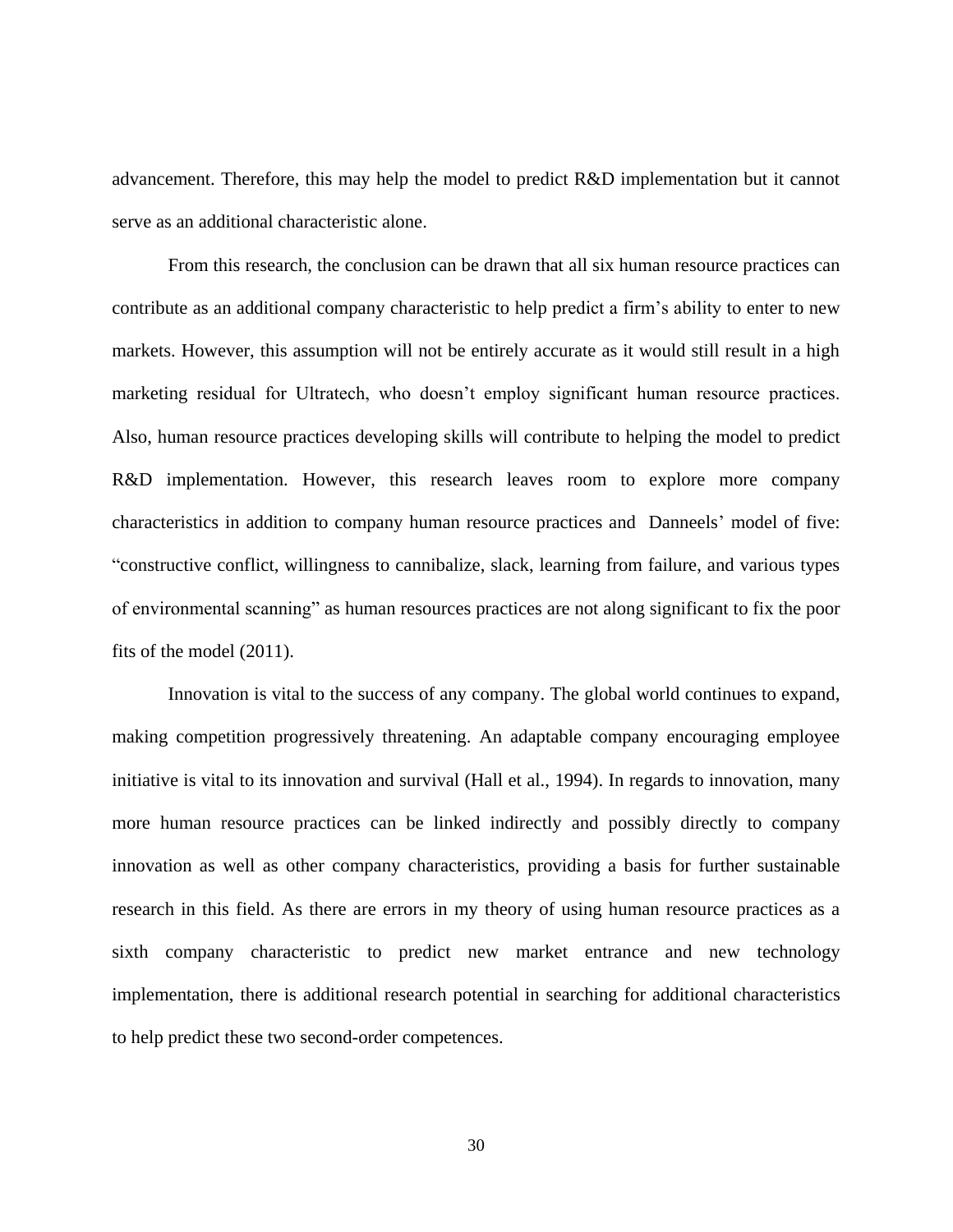## **REFERENCES**

<span id="page-39-0"></span>*90. The Wrigley Company* (2007). NexisLexis Academic: The Sunday Times.

Anders, G. (2007). Theory & practice: Companies find online training has its limits. *Wall Street Journal,* pp. B.3-B.3. Retrieved from http://ezproxy.lib.ucf.edu/login?url=http://search.proquest.com/docview/398996767?accoun tid=10003.

- Autant-Bernard, C.; Chalaye, S.; Manca, F.; Moreno, R.; Suriñach, J. (2010). Measuring the adoption of innovation. A typology of EU countries based on the Innovation Survey. *Innovation: The European Journal of Social Science Research*, *23*(3), 199-22.
- *Bard to hire 200 more staff with expansion* (2003). Global News Wire. Retrieved from http://ezproxy.lib.ucf.edu/hottopics/lnacademic/
- Bernstein, L. (2011). Keeping employees, bottom lines in shape. *The Washington Post*. D.C. 1.
- [Bondarouk, T.;](http://search.proquest.com.ezproxy.lib.ucf.edu/docview.lateralsearchlink:lateralsearch/sng/author/Bondarouk,+Tanya/$N?t:ac=214796751/130F1EE3FB92CAA51EC/11&t:cp=maintain/resultcitationblocks) [Jan Kees L.;](http://search.proquest.com.ezproxy.lib.ucf.edu/docview.lateralsearchlink:lateralsearch/sng/author/Jan+Kees+Looise/$N?t:ac=214796751/130F1EE3FB92CAA51EC/11&t:cp=maintain/resultcitationblocks) [Lempsink, B.](http://search.proquest.com.ezproxy.lib.ucf.edu/docview.lateralsearchlink:lateralsearch/sng/author/Lempsink,+Bart/$N?t:ac=214796751/130F1EE3FB92CAA51EC/11&t:cp=maintain/resultcitationblocks) (2009). Framing the implementation of HRM innovation: HR professionals vs. line managers in a construction company. *[Personnel](http://search.proquest.com.ezproxy.lib.ucf.edu/docview.lateralsearchlink_1:lateralsearch/sng/pubtitle/Personnel+Review/$N?t:ac=214796751/130F1EE3FB92CAA51EC/11&t:cp=maintain/resultcitationblocks)  [Review](http://search.proquest.com.ezproxy.lib.ucf.edu/docview.lateralsearchlink_1:lateralsearch/sng/pubtitle/Personnel+Review/$N?t:ac=214796751/130F1EE3FB92CAA51EC/11&t:cp=maintain/resultcitationblocks)*, *38*[\(5\),](http://search.proquest.com.ezproxy.lib.ucf.edu/docview.issuebrowselink:searchpublicationissue/47588/Personnel+Review/02009Y09Y01$232009$3b++Vol.+38+$285$29/38/5?t:ac=214796751/130F1EE3FB92CAA51EC/11&t:cp=maintain/resultcitationblocks) 472-491.
- Business: Bitter times at hershey; food companies. (2007). *The Economist, 385*(8555), 78. Retrieved from

http://ezproxy.lib.ucf.edu/login?url=http://proquest.umi.com/pqdweb?did=1383996331&Fm t=7&clientId=20176&RQT=309&VName=PQD.

- Butler, C. (2010). Corporate Fitness. *American Fitness: 28*(4), 42-43.
- C. R. Bard, Incorporated (2011). Bard Careers. Retrieved from http://careers.crbard.com/.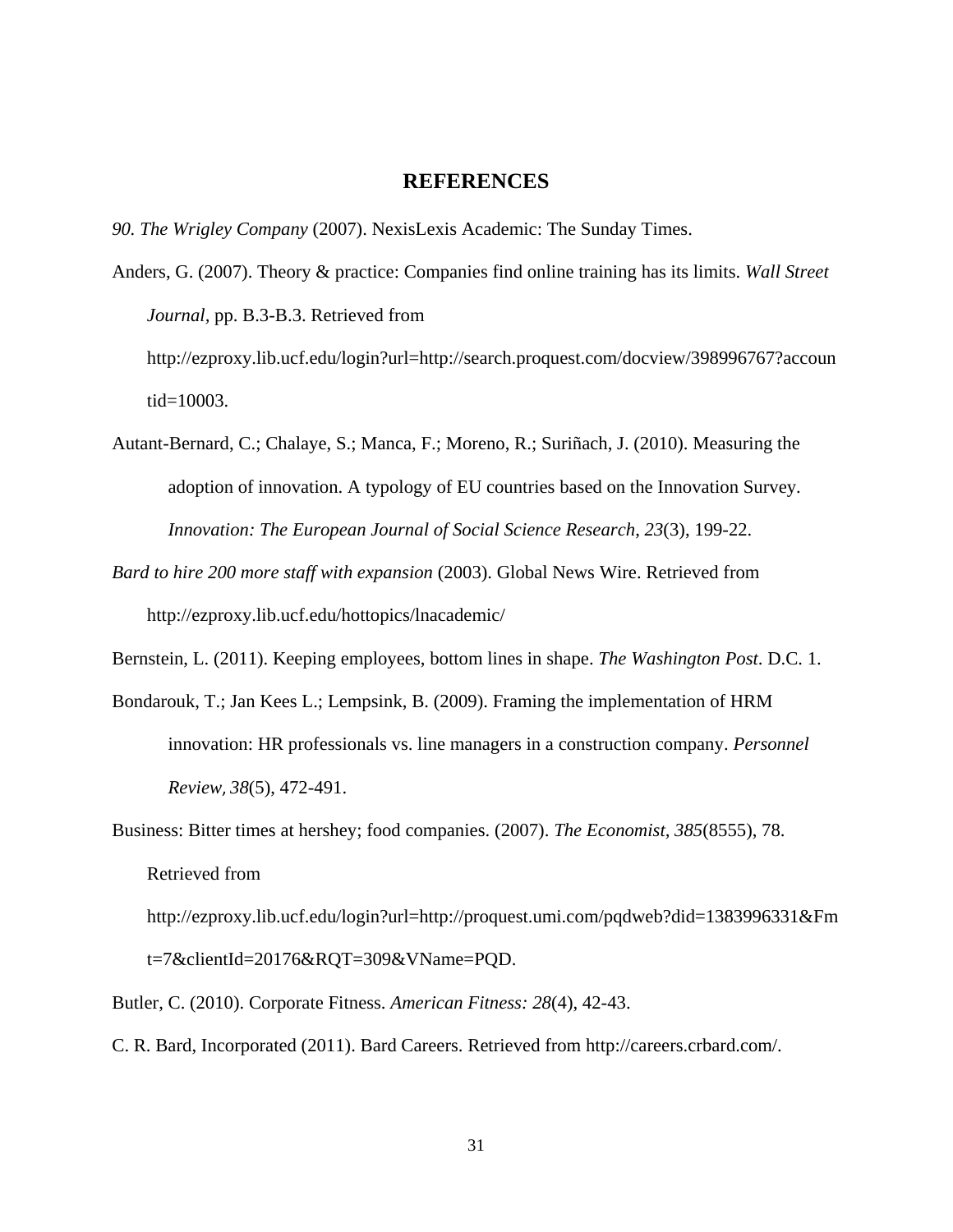- [Camelo-Ordaz, C.;](http://search.proquest.com.ezproxy.lib.ucf.edu/docview.lateralsearchlink:lateralsearch/sng/author/Camelo-Ordaz,+Carmen/$N?t:ac=865749197/130F1EE3FB92CAA51EC/2&t:cp=maintain/resultcitationblocks) [García-Cruz, J.;](http://search.proquest.com.ezproxy.lib.ucf.edu/docview.lateralsearchlink:lateralsearch/sng/author/Garc$eda-Cruz,+Joaqu$edn/$N?t:ac=865749197/130F1EE3FB92CAA51EC/2&t:cp=maintain/resultcitationblocks) [Sousa-Ginel, E.;](http://search.proquest.com.ezproxy.lib.ucf.edu/docview.lateralsearchlink:lateralsearch/sng/author/Sousa-Ginel,+Elena/$N?t:ac=865749197/130F1EE3FB92CAA51EC/2&t:cp=maintain/resultcitationblocks) [Valle-Cabrera, R.](http://search.proquest.com.ezproxy.lib.ucf.edu/docview.lateralsearchlink:lateralsearch/sng/author/Valle-Cabrera,+Ram$f3n/$N?t:ac=865749197/130F1EE3FB92CAA51EC/2&t:cp=maintain/resultcitationblocks) (2011). The influence of human resource management on knowledge sharing and innovation in Spain: the mediating role of affective commitment. *[The International Journal of Human Resource](http://search.proquest.com.ezproxy.lib.ucf.edu/docview.lateralsearchlink_1:lateralsearch/sng/pubtitle/The+International+Journal+of+Human+Resource+Management/$N?t:ac=865749197/130F1EE3FB92CAA51EC/2&t:cp=maintain/resultcitationblocks)  [Management Journal](http://search.proquest.com.ezproxy.lib.ucf.edu/docview.lateralsearchlink_1:lateralsearch/sng/pubtitle/The+International+Journal+of+Human+Resource+Management/$N?t:ac=865749197/130F1EE3FB92CAA51EC/2&t:cp=maintain/resultcitationblocks)*, *[22](http://search.proquest.com.ezproxy.lib.ucf.edu/docview.issuebrowselink:searchpublicationissue/30065/The+International+Journal+of+Human+Resource+Management/02011Y01Y01$232011$3b++Vol.+22+$287$29/22/7?t:ac=865749197/130F1EE3FB92CAA51EC/2&t:cp=maintain/resultcitationblocks)*(7 ), 1442.
- [Carleton, K.](http://search.proquest.com.ezproxy.lib.ucf.edu/docview.lateralsearchlink:lateralsearch/sng/author/Carleton,+Karen/$N?t:ac=870514210/130F281E5143084C7F8/5&t:cp=maintain/resultcitationblocks) (2011). How to Motivate and Retain Knowledge Workers in Organizations: A Review of the Literature. *[International Journal of Management](http://search.proquest.com.ezproxy.lib.ucf.edu/docview.lateralsearchlink_1:lateralsearch/sng/pubtitle/International+Journal+of+Management/$N?t:ac=870514210/130F281E5143084C7F8/5&t:cp=maintain/resultcitationblocks)*, *28*[\(2\),](http://search.proquest.com.ezproxy.lib.ucf.edu/docview.issuebrowselink:searchpublicationissue/5703/International+Journal+of+Management/02011Y06Y01$23Jun+2011$3b++Vol.+28+$282$29/28/2?t:ac=870514210/130F281E5143084C7F8/5&t:cp=maintain/resultcitationblocks) 459-468.
- Cho, J. (2005). Human Resource Management, Corporate Governance Structure and Corporate Performance in Korea: A Comparative Analysis of Japan, US and Korea. *Japan and the World Economy,* 17, 417-430.
- Coates, J.; Jarratt, J.; Mahaffie, J. (1991). Future Work. *The Futurist, 25*(3). 9.
- Columbia Sportswear Company (2011). Explore Columbia. Retrieved from http://www.columbia.com/career/About\_Us\_Careers,default,pg.html.
- Danneels, E. (2011). Discovering theory regarding the antecedents of second-order competences through examination of anomalies*. UCF College of Business Administration Summer Research Grant Proposal.*
- Detar, J. (2010). Tracking The Cost Of Employee Absenteeism Green Mountain, others harness software and sharper supervision to minimize the impact of worker absences. *Investor"s Business Daily,* p.A07.
- Foss, N.; Laursen, K.; Pedersen, T. (2011). Linking Customer Interaction and Innovation: The Mediating Role of New Organizational Practices. *Organizational Science, 22*(4), 980- 999.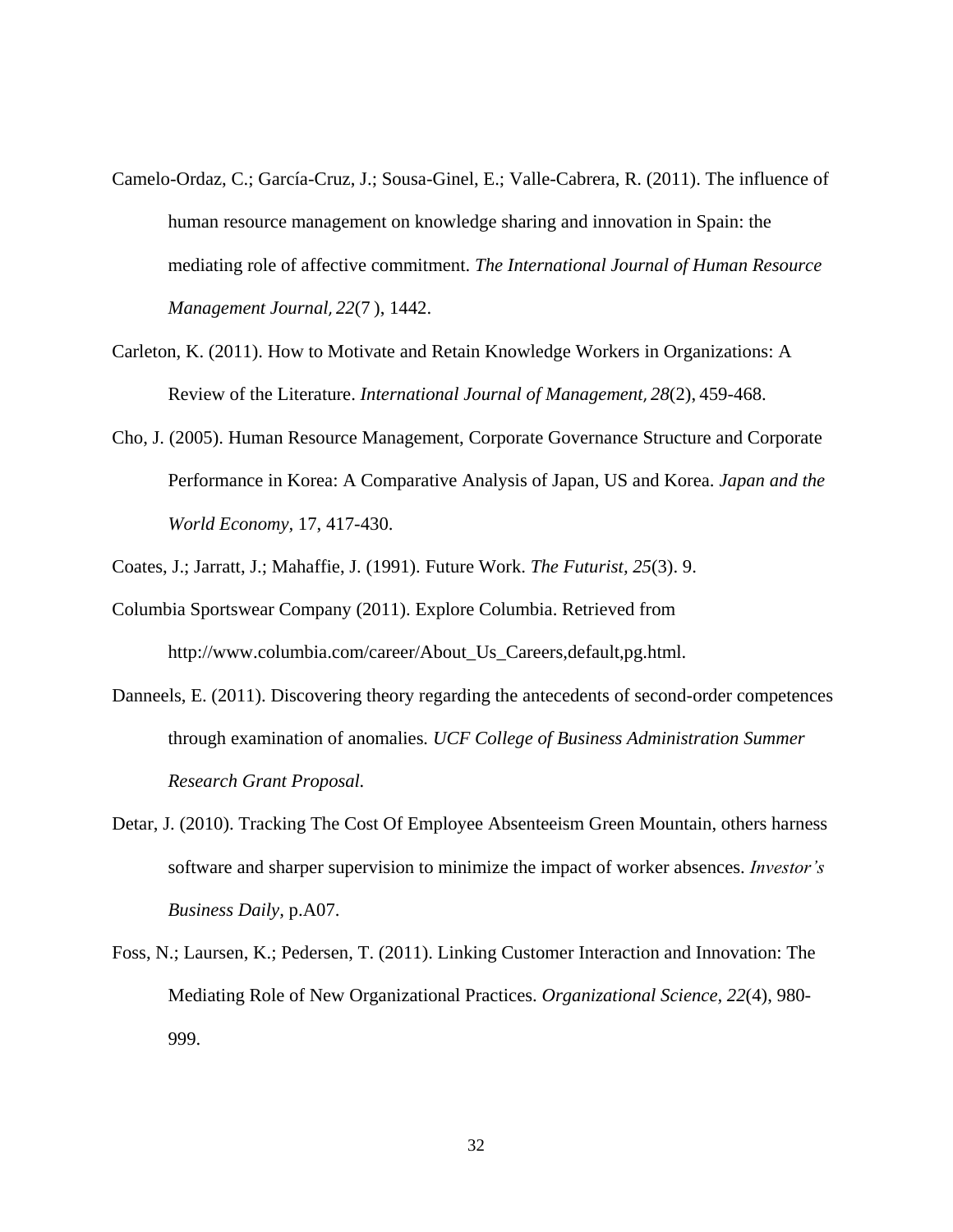- France, D. R., Leahy, M., & Parsons, M. (2009; 2009). Attracting, developing and retaining talent. *Research Technology Management, 52*(6), 33-33-44. Retrieved from http://ezproxy.lib.ucf.edu/login?url=http://search.proquest.com/docview/213800957?accoun tid=10003.
- Gen-Probe, Incorporated (2011). Career Opportunities. Retrieved from http://www.genprobe.com/careers/.
- *Gen-probe announces webcast of fourth quarter and full year 2009 earnings conference call* (2010). United States, New York: Business Wire. Retrieved from http://ezproxy.lib.ucf.edu/login?url=http://search.proquest.com/docview/443676018?accoun tid=10003.
- *Genoptix inc. tops deloitte's san diego technology fast 50 ranking of fastest growing companies, with 28,288.52 percent revenue growth over five years* (2008). United States, New York: PR Newswire Association LLC. Retrieved from

http://ezproxy.lib.ucf.edu/login?url=http://search.proquest.com/docview/448485761?accoun tid=10003.

- George, J.; Jones, G. (2005). Understanding and Managing Organizational Behavior, Fourth Edition. New Jersey: Prentice-Hall, Inc.
- Green Mountain Coffee Roasters, Incorporated (2011). Our Employee Benefits. Retrieved from http://www.gmcr.com/careers.html.
- *Green Mountain Coffee Roasters, Inc. Announces Appointment of Linda Kazanova as Vice President and Chief Human Resources Officer* (2011). United States, VA: Received from LexisNexis.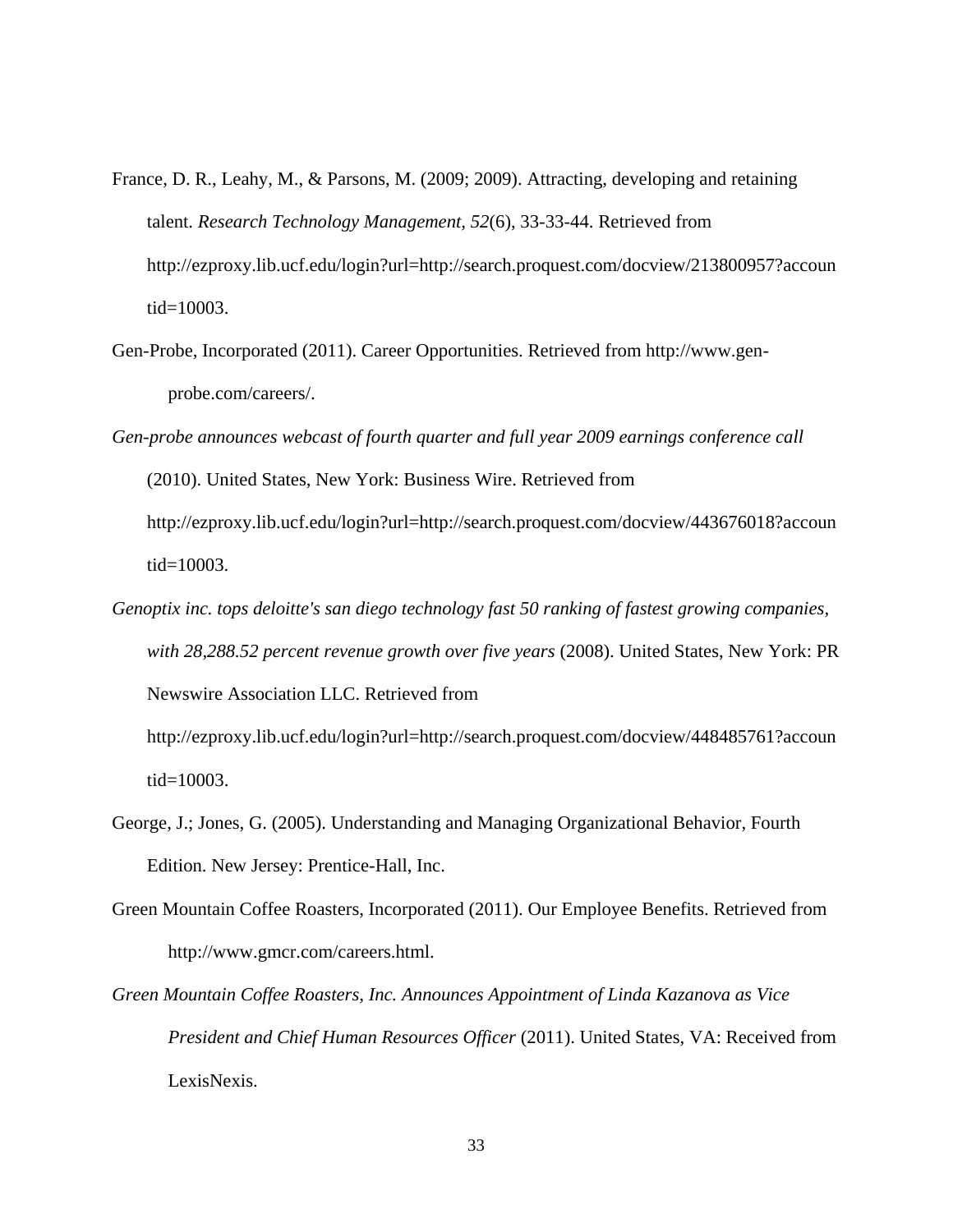- Greenberg, J. (1994). *Organizational Behavior: The State of the Science*. Hove, UK: Lawrence Erlbaum Associates, Publishers.
- Hall, D., Auerbach, J., Mirvis, P., Welsh, J. (1994). The new workplace and older workers. *Aging & Competition: Rebuilding the U.S. Workforce,* (58).

Harper, S.; Porter, T. (2011). Innovate or Die. *Industrial Engineer: IE, 43*(9), 34-39.

- Hitt, M., Miller, C., Colella, A. (2006). *Organizational Behavior: A Strategic Approach.* New Jersey: John Wiley & Sons, Inc.
- Jerman , D. (2010, November 22). How candy makers sweeten the job; Mars and Hershey-both top employers-square off on pets, office diversity and training. *The Globe and Mail,*  p.E3.
- Jorgensen, F., Becker, K., Hyland, W. (2011). HRM"s Impact on Innovative Work Behavior. *Academy of Management*, 1-40.
- Kaderabkova, A. (2005). The Libson Strategy Challenges to the Czech Republich Human Resources. *European Journal of Education*, *40*(3), 323-336.
- [Kaleba, K.;](http://search.proquest.com.ezproxy.lib.ucf.edu/docview.lateralsearchlink:lateralsearch/sng/author/Kaleba,+Kermit/$N?t:ac=227028457/130F281E5143084C7F8/1&t:cp=maintain/resultcitationblocks) [Griffin, A.](http://search.proquest.com.ezproxy.lib.ucf.edu/docview.lateralsearchlink:lateralsearch/sng/author/Griffin,+Alexandra/$N?t:ac=227028457/130F281E5143084C7F8/1&t:cp=maintain/resultcitationblocks) (2007). New Credentials to Help U.S. Employers Recruit, Retain. *[T + D](http://search.proquest.com.ezproxy.lib.ucf.edu/docview.lateralsearchlink_1:lateralsearch/sng/pubtitle/T+$2b+D/$N?t:ac=227028457/130F281E5143084C7F8/1&t:cp=maintain/resultcitationblocks)*[,](http://search.proquest.com.ezproxy.lib.ucf.edu/docview.issuebrowselink:searchpublicationissue/27021/T+$2b+D/02007Y08Y01$23Aug+2007$3b++Vol.+61+$288$29/61/8?t:ac=227028457/130F281E5143084C7F8/1&t:cp=maintain/resultcitationblocks) *61*[\(8\).](http://search.proquest.com.ezproxy.lib.ucf.edu/docview.issuebrowselink:searchpublicationissue/27021/T+$2b+D/02007Y08Y01$23Aug+2007$3b++Vol.+61+$288$29/61/8?t:ac=227028457/130F281E5143084C7F8/1&t:cp=maintain/resultcitationblocks)
- King, E.; de Chermont, K.; West, M.; Dawdon, J.; Hebl, M. (2007). How innovation can alleviate negative consequences of demanding work contexts: The influence of climate for innovation on organizational outcomes. *Journal of Occupational & Organizational Psychology*.
- *Kondor covers Gen-Probe"s bases.* (2007). Medical Laboratory Observer. United States: 32(39). Retrieved from Lexis Nexis.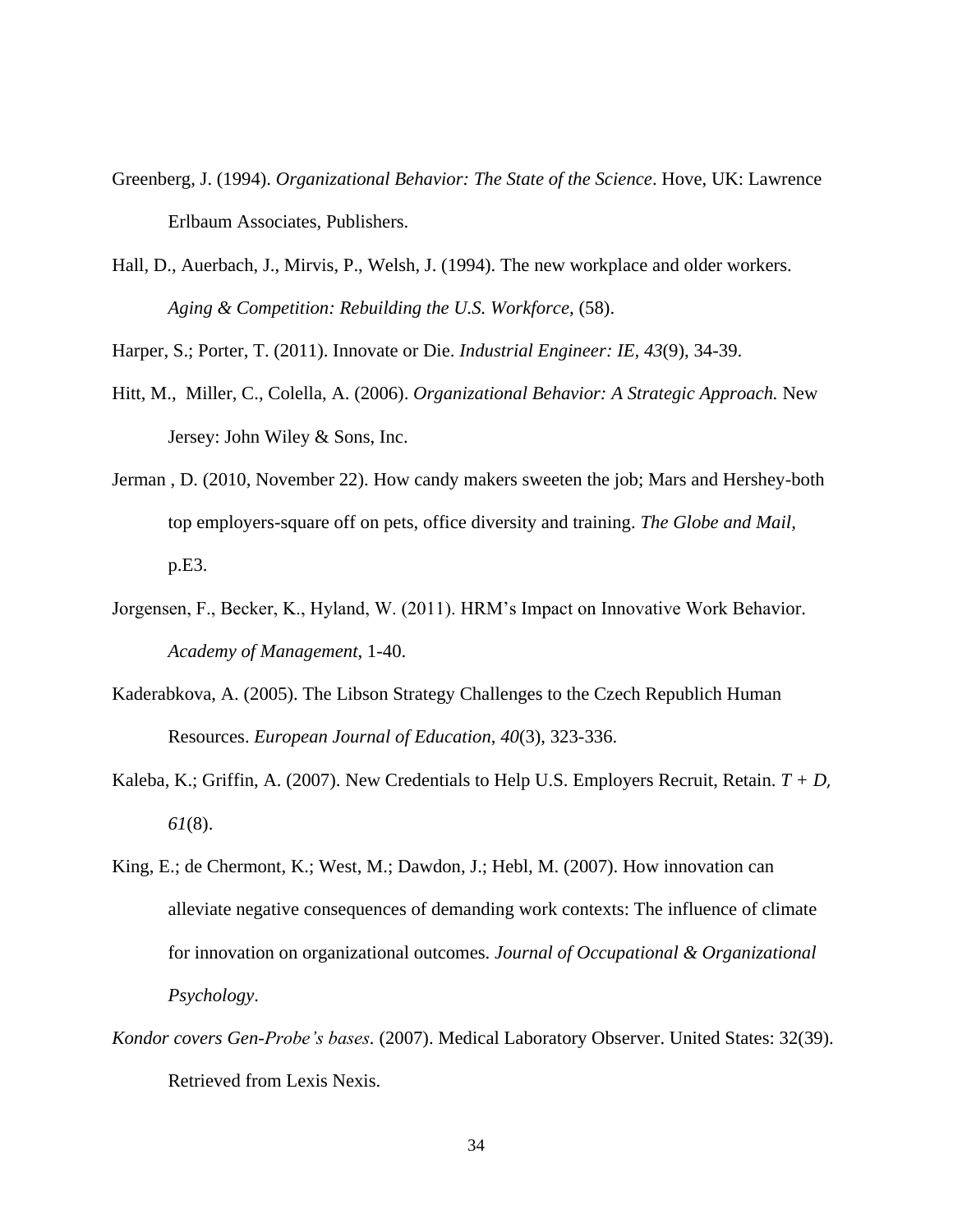Kuhn T. (1962). *The Structure of Scientific Revolutions.* Chicago: University of Chicago Press.

Landon, T. (2003; 2003). 13 steps to certification in less than a year. *Quality Progress, 36*(3), 32- 32-41. Retrieved from

http://ezproxy.lib.ucf.edu/login?url=http://search.proquest.com/docview/214760510?accoun tid=10003.

- *Massachusetts Governor Deval Patrick Commends Green Mountain Coffee Roasters Inc. and Keurig on Corporate Social Responsibility.* (2011). Reading: MA. Retrieved from LexisNexis.
- Mitchell, C. (2000). *A Short course in International Business Culture.* Novato, California: World Trade Press.
- Moody, R. (2004). Columbia"s gearing up in Europe. *The Business Journal*, 20(50), 1.

Moscynski, M. (2009). 3-2-1 Innovate. *T + D, 63*(7), 40-45.

- [Paterson, J.](http://search.proquest.com.ezproxy.lib.ucf.edu/docview.lateralsearchlink:lateralsearch/sng/author/Paterson,+Jennifer/$N?t:ac=815373591/130F25C16E09471B01/12&t:cp=maintain/resultcitationblocks) (2010). HEALTH & WELLBEING: Exercise in efficiency. [Employee Benefits.](http://search.proquest.com.ezproxy.lib.ucf.edu/docview.lateralsearchlink_1:lateralsearch/sng/pubtitle/Employee+Benefits/$N?t:ac=815373591/130F25C16E09471B01/12&t:cp=maintain/resultcitationblocks) 29-30.
- *Pellissippi State-Green Mountain Coffee Roasters Partnership Provides Career Training.* (2010). Knoxville, TN. Retrieved from LexisNexis.

Popper, K. (1959). *The Logic of Scientific Discovery.* New York: Basic.

Ryan, J. T. (2007). Laid-off hershey workers could find jobs with food producers. *Central Penn Business Journal, 23*(15), 6. Retrieved from http://ezproxy.lib.ucf.edu/login?url=http://proquest.umi.com/pqdweb?did=1266620731&Fm t=7&clientId=20176&RQT=309&VName=PQD.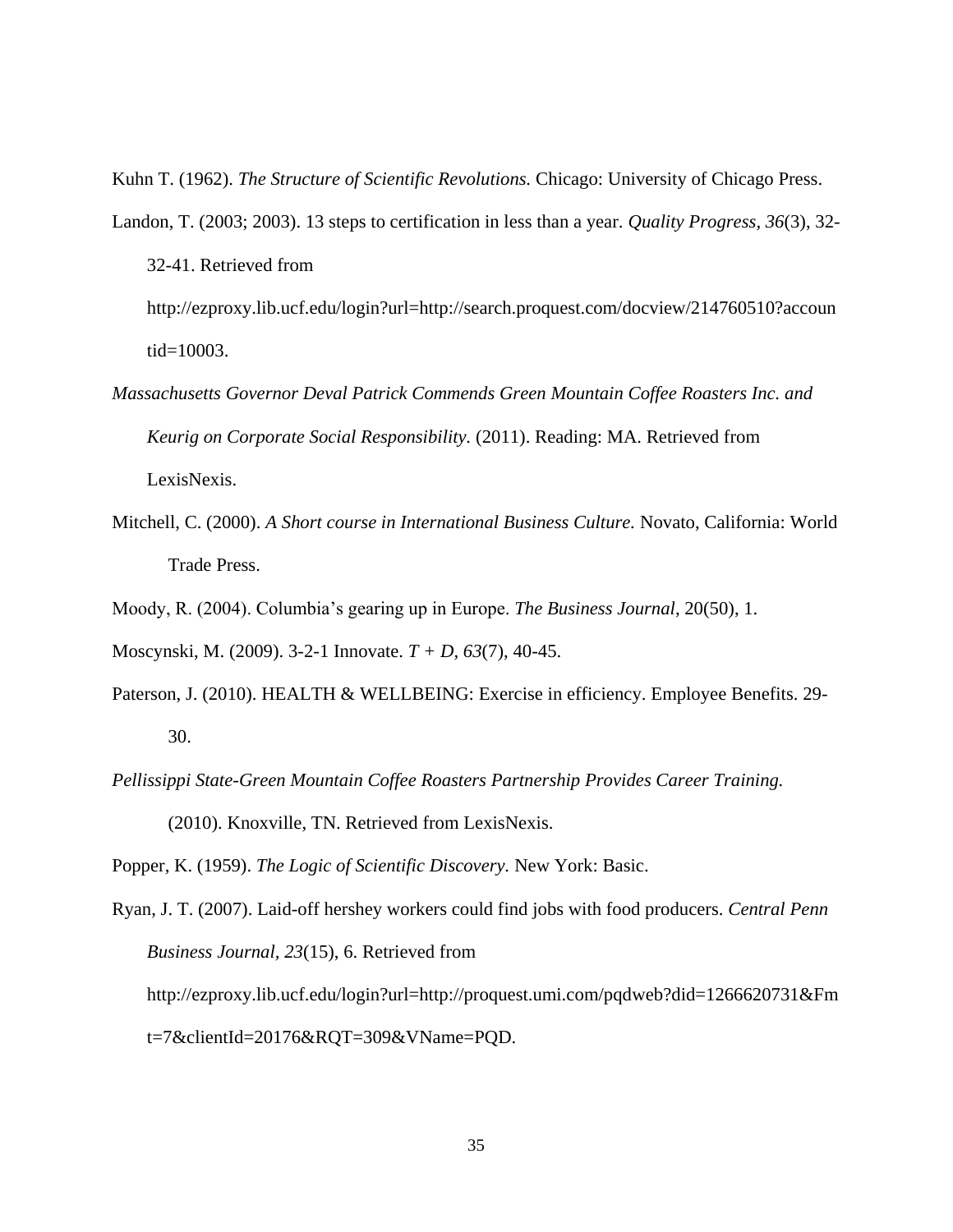- Salerno, C. (2007). Hershey workers to receive severance: Employees 55 and older will keep medical benefits. *Knight Ridder Tribune Business News,* , 1. Retrieved from http://ezproxy.lib.ucf.edu/login?url=http://proquest.umi.com/pqdweb?did=1265704741&Fm t=7&clientId=20176&RQT=309&VName=PQD.
- Saks, A. (2006). Antecedents and consequences of employee engagement. *Journal of Managerial Psychology*, 21, 600-619.
- Sanders, K., Moorkamp, M., Torka, N., Groeneveld, S., & Groeneveld, C. (2010; 2010). How to support innovative behaviour? the role of LMX and satisfaction with HR practices. *Technology and Investment, 1*(1), 59-68. Retrieved from http://ezproxy.lib.ucf.edu/login?url=http://search.proquest.com/docview/816338553?accoun tid=10003.
- Sujansky, J. (2007). Make Your Corporate Grass the Greeniest: 16 Cost-Effective Ways to a Culture that Keeps your Keepers. *Journal for Quality and Participation, 30*(3), 9-12.
- Taub, S. (2008). Layoff Notices Burn Up Presses. (Lex Nex) Associated Press Financial Wire: United States. Retrieved from LexisNexis.
- The Hershey Company (2011). Hershey"s Careers. Retrieved from http://www.thehersheycompany.com/careers.aspx.
- *Time Warner, Microsoft, CITI, Green Mountain Coffee Roasters and Bank of America, Present Best Practices for Using Talent Management to Accelerate Strategic Change.* (2010). New York. Retrieved from NexisLexis.
- Tosi, H.; Mero, N.; Rizzo, J. (2000). *Managing Organizational Behavior: 4th Edition.* Malden, Massachusetts: Blackwell Publishers Inc.